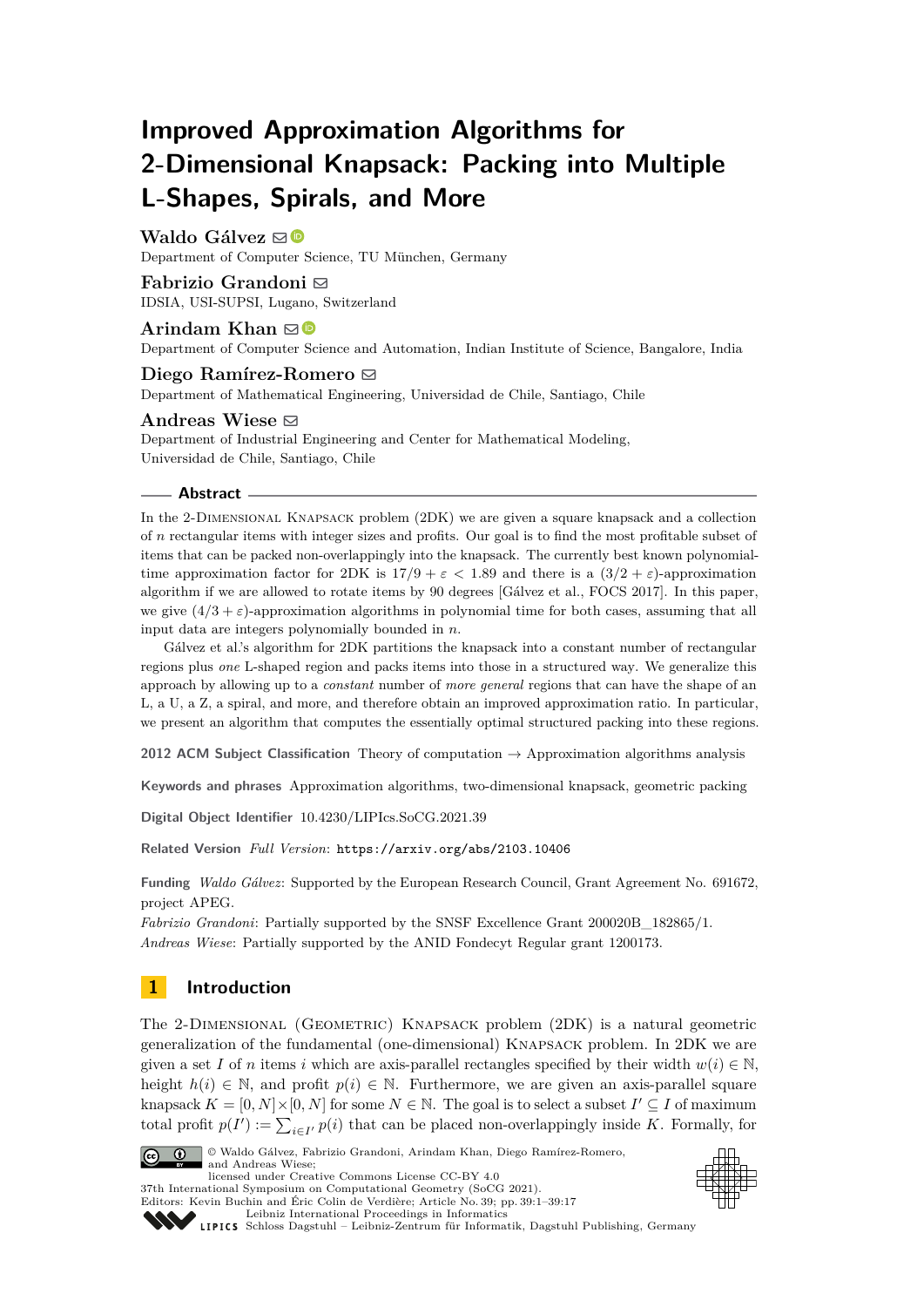## **39:2 Improved Approximation Algorithms for 2-Dimensional Knapsack**

each  $i \in I'$  we have to define a pair  $(lc(i), bc(i))$  that specifies the left and bottom coordinates of *i*, respectively, such that *i* is placed inside  $K$  as  $R(i) := (lc(i), bc(i)) \times (lc(i) + w(i), bc(i) + h(i));$ we require that  $R(i) \subseteq K$  and also that for any two  $i, j \in I'$  it holds that  $R(i) \cap R(j) = \emptyset$ . We will consider also the case *with rotations*, in which each item  $i \in I$  can be rotated by 90 degrees, i.e., *i* can be replaced by a rectangle with width  $h(i)$ , height  $w(i)$  (and profit  $p(i)$ ). In the cardinality (or unweighted) setting of the problem all profits are 1.

2DK has several applications. For example, the rectangles can model banners out of which one wants to place the most profitable subset on a website or an advertisement board. Also, they can model pieces that one wants to cut out of some raw material like wood or steel. In addition, there are scheduling settings in which jobs need a consecutive amount of some given resource (e.g., a frequency bandwidth) for some amount of time; thus, each job can be modeled via a rectangle.

Most algorithms for 2DK and related problems work as follows: they guess a partition of the knapsack into  $O_{\varepsilon}(1)$  rectangular boxes, for some small constant  $\varepsilon > 0$ . Inside each box the items are packed greedily using the Next-Fit-Decreasing-Height algorithm [\[18\]](#page-14-0), or even simpler by stacking items on top of each other or next to each other. Implicitly, Jansen and Zhang use this strategy to obtain a  $(2 + \varepsilon)$ -approximation algorithm for 2DK [\[38,](#page-15-0) [39\]](#page-15-1). The same approach, however using  $(\log N)^{O_{\varepsilon}(1)}$  boxes, is used in a QPTAS which assumes that *N* is quasi-polynomially bounded in *n* [\[4\]](#page-13-0). Finding a PTAS for 2DK or ruling it out is a major open problem in the area. This question is also open if *N* is polynomially bounded in *n*, i.e., for pseudo-polynomial time algorithms.

One might wonder whether a PTAS can be constructed using  $O_{\varepsilon}(1)$  boxes only. Unfortunately, as observed in [\[24\]](#page-14-1), essentially no better approximation ratio than 2 is achievable in this way. Hence a different type of packing is needed to breach this approximation barrier (in polynomial time). This was recently achieved by Gálvez et al. [\[24\]](#page-14-1), where the authors pack the items into  $O_{\varepsilon}(1)$  boxes and additionally one container with the shape of an L (which is packed with an ad-hoc, more complex algorithm).

This yields an approximation ratio of  $17/9 + \varepsilon < 1.89$  (and  $558/325 + \varepsilon < 1.72$  in the unweighted case). The authors also present  $(3/2+\varepsilon)$ - and  $(4/3+\varepsilon)$ -approximation algorithms for 2DK with rotations in the weighted and unweighted case, respectively.

Gálvez et al. [\[24\]](#page-14-1) pose as an open problem how to efficiently pack items into a *constant* number of L-shaped containers, and observe that this would lead to improved approximation algorithms for 2DK. This problem was open even for just two L-shaped containers and using pseudo-polynomial time  $(nN)^{O_{\varepsilon}(1)}$ . In this paper we solve (a generalization of) this problem, and hence obtain an improved approximation ratio.

# **1.1 Our contribution**

In this paper, we present a  $(4/3 + \varepsilon)$ -approximation algorithm with a (pseudo-polynomial) running time of  $(nN)^{O_{\varepsilon}(1)}$  for (weighted) 2DK. We also achieve improved  $(4/3 + \varepsilon)$ - and  $(5/4 + \varepsilon)$ -approximation algorithms for 2DK *with rotations* in the weighted and unweighted case, resp., with the same running time. See Table [1](#page-2-0) for an overview of our and previous results in the respective settings.

Our algorithms use  $O_{\varepsilon}(1)$  boxes and, in addition, rather than one single L-shaped container as in [\[24\]](#page-14-1), a combination of  $O_{\varepsilon}(1)$  containers with the shape of an L or even more complicated shapes. The latter are intuitively thin corridors with the property that if we traverse them, we change the orientation at the turns (i.e., clockwise or counter-clockwise) at most once. For example, they can have figuratively the shape of a U, a Z, or a spiral (see Figure [1\)](#page-2-1). Since they are thin, they help us to distinguish the parts of *K* that are used by items that are wide and thin (horizontal items) and items that are high and narrow (vertical items). The interaction of these types of items is a major difficulty in 2DK.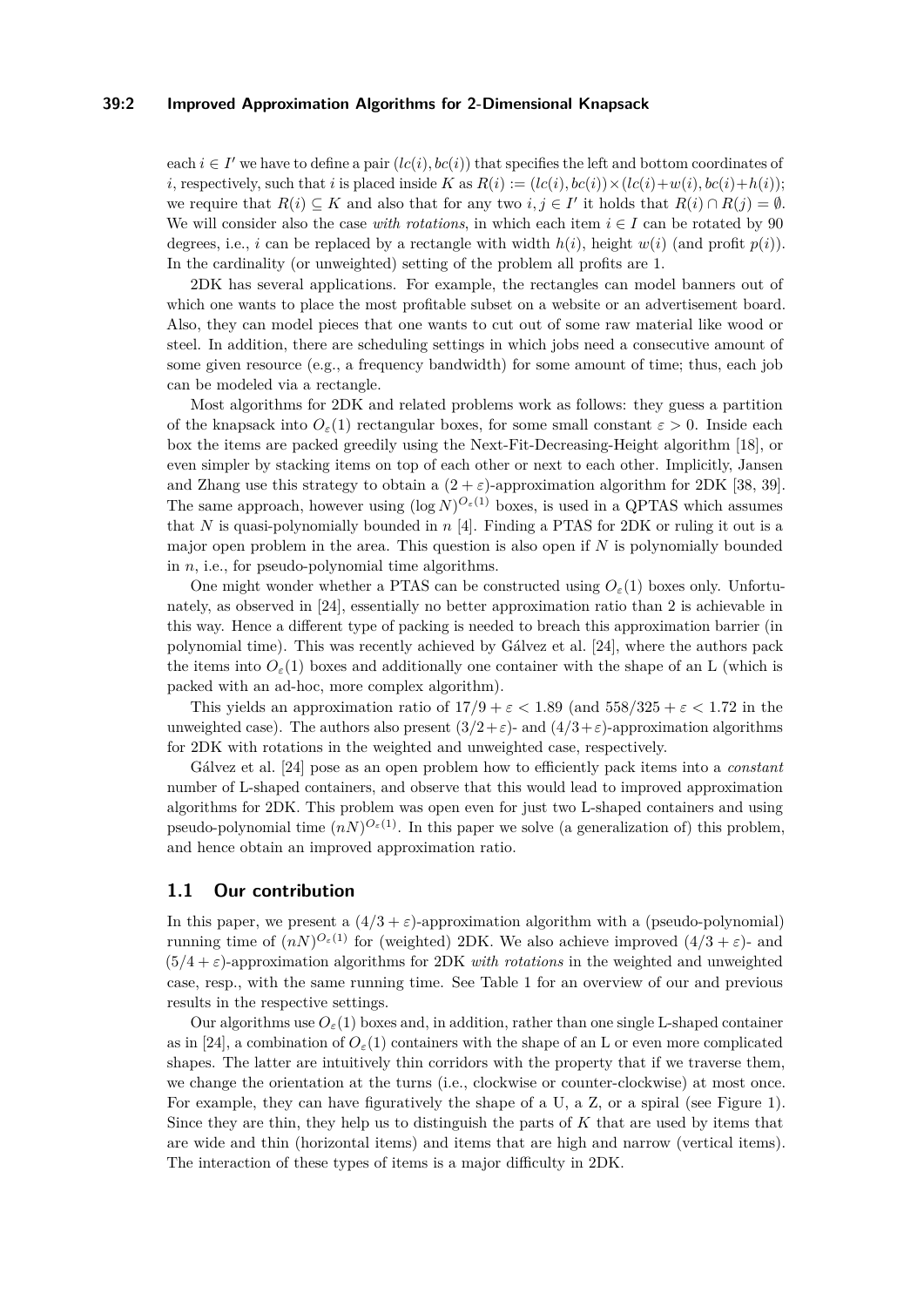| Setting           |            | Known result                        | Our result        |
|-------------------|------------|-------------------------------------|-------------------|
| Without rotations | Weighted   | $17/9 + \varepsilon < 1.89$ [24]    | $4/3+\varepsilon$ |
|                   | Unweighted | $558/325 + \varepsilon < 1.72$ [24] | $4/3+\varepsilon$ |
| With rotations    | Weighted   | $3/2 + \varepsilon$ [24]            | $4/3+\varepsilon$ |
|                   | Unweighted | $4/3 + \varepsilon$ [24]            | $5/4+\varepsilon$ |

<span id="page-2-0"></span>**Table 1** A summary of our approximation ratios compared to the best known results with running time  $(nN)^{O_{\varepsilon}(1)}$  for the respective settings.

<span id="page-2-1"></span>

**Figure 1** Left: a packing based on a single L-shaped container and boxes as it was used in previous work. Right: A packing based on a box and cooridors with the shapes of an L, a U, a Z, and a spiral, as we use them in our algorithms.

By standard arguments (in particular building upon the corridor decomposition in [\[2\]](#page-13-1)), it is not hard to show that we can partition *K* into a constant number of boxes and corridors of the allowed types, so that there exists a feasible packing of a  $(4/3 + \varepsilon)$ -approximate solution into them. The non-trivial part is how to efficiently pack items into our corridors. Here we cannot exploit the L-packing algorithm in [\[24\]](#page-14-1). Indeed, the latter algorithm does not seem to generalize even to two L-shaped corridors (even if  $N = n^{O(1)}$ ), while we need to handle  $\Theta_{\varepsilon}(1)$  corridors with possibly even more general shapes.

Our strategy is to partition each of our corridors into  $O_{\varepsilon}(\log N)$  rectangular boxes. Using the properties of their shapes, we show that this is indeed possible by losing only a factor of  $1 + \varepsilon$  in the approximation guarantee. Guessing these boxes explicitly would take  $N^{O_{\varepsilon}(\log N)}$ time which is too slow. Instead, we show how to guess the *sizes* of almost all of the boxes in time  $(nN)^{O_{\varepsilon}(1)}$ . Then, we place them into the corridors in polynomial time using a dynamic program based on color-coding, using that in total there are only  $O_{\varepsilon}(\log N)$  boxes to place.

We remark that the above approach compromises between corridor shapes that are general enough to allow for  $(4/3 + \varepsilon)$  -approximate packings, and at the same time simple enough so that we can partition them into  $O_{\varepsilon}(\log N)$  boxes that we can essentially guess in time  $(nN)^{O_{\varepsilon}(1)}$ . It is not clear how to extend our algorithm to  $\Theta(\log^{1/\varepsilon} N)$ , or just even  $\Theta(\log^2 N)$  such boxes. However, this would allow us to exploit corridors of more general shapes (say *W*-shaped), hence achieving better approximation ratios. We leave this as an interesting open problem.

# **1.2 Related Work**

The QPTAS in [\[4\]](#page-13-0) (though with some restrictions on *N*) suggests that 2DK most likely admits a PTAS. This is already known for some relevant special cases: if the profit of each item equals its area [\[7\]](#page-13-2), if the size of the knapsack can be slightly increased (resource augmentation) [\[22,](#page-14-2) [35\]](#page-15-2), if all items are relatively small [\[21\]](#page-14-3), or squares [\[31,](#page-15-3) [36\]](#page-15-4).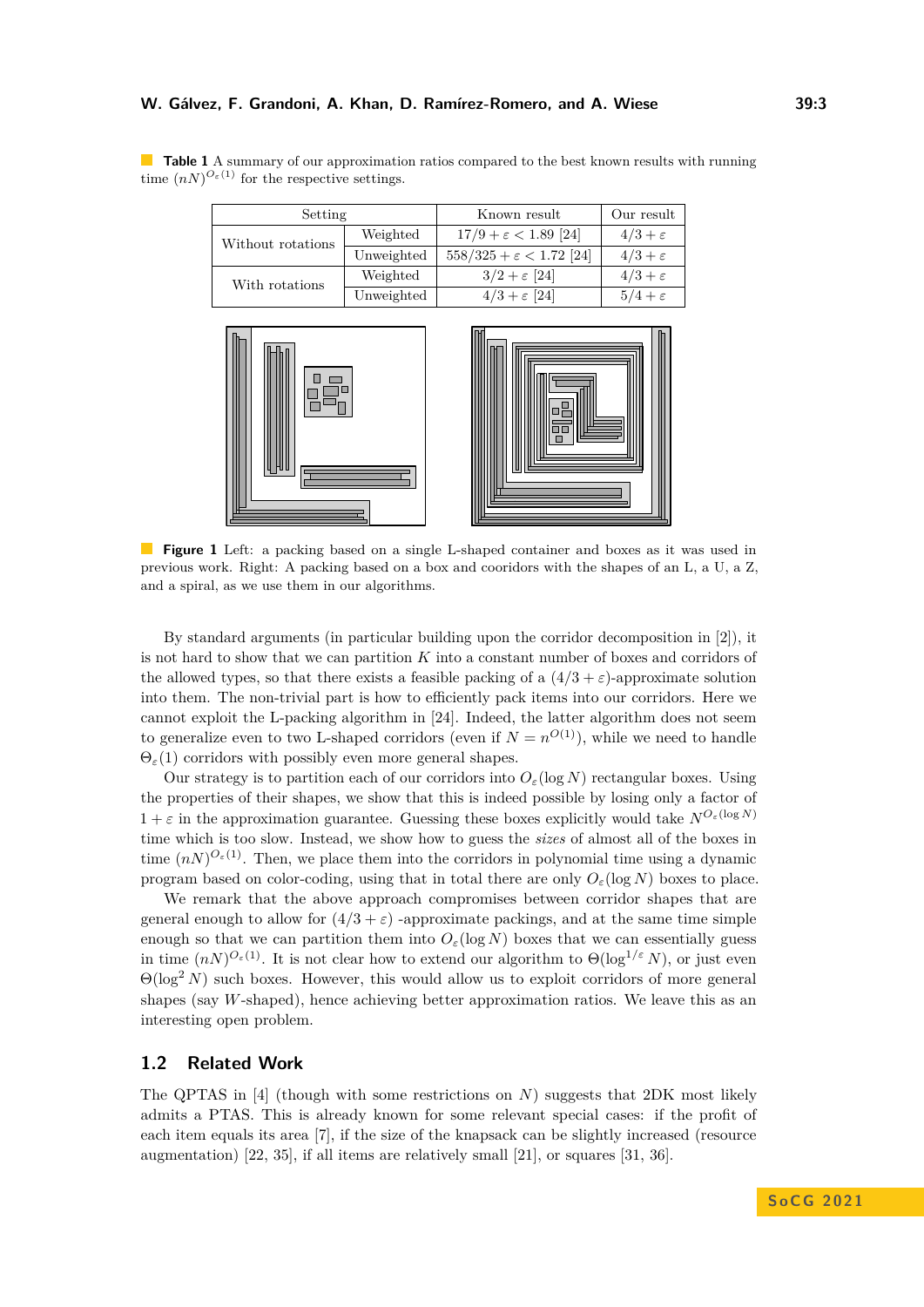## **39:4 Improved Approximation Algorithms for 2-Dimensional Knapsack**

One might consider packing geometric objects other than rectangles. In particular, there are constant approximation algorithms for packing triangles and also arbitrary convex polygons under resource augmentation, both assuming that arbitrary rotations are allowed [\[46\]](#page-16-0). Also, for circles a  $(1 + \varepsilon)$ -approximation is known under resource augmentation in one dimension if the profit of each circle equals its area [\[45\]](#page-15-5). One can consider natural generalizations of 2DK to a higher number of dimensions. In particular, the 3-dimensional case, 3DK, has applications like packing containers into a ship or cargo into a truck. 3DK is known to be APX-hard [\[14\]](#page-13-3), and constant approximation algorithms are known [\[19,](#page-14-4) [27\]](#page-14-5). Khan et al. [\[44\]](#page-15-6) have given a  $(2 + \varepsilon)$ -approximation algorithm for a generalization of 2DK, which generalizes geometric packing and vector packing.

A parameterized version of 2DK for rectangles (where the parameter is the number *k* of packed items) is studied in [\[26\]](#page-14-6). The authors show that the problem is *W*[1]-hard (both with and without rotations). Furthermore, they provide an FPT  $(1 + \varepsilon)$ -approximation for the case with rotations. Achieving a similar result for the case without rotations is open.

A packing is called a guillotine packing if all rectangles can be separated by a sequence of end-to-end (guillotine) cuts [\[43\]](#page-15-7). Abed et al. [\[1\]](#page-13-4) have given QPTAS for 2DK satisfying guillotine packing constraints, assuming the input data is quasi-polynomially bounded. Recently, Khan et al. [\[42\]](#page-15-8) have shown a pseudo polynomial-time approximation scheme for 2DK satisfying guillotine packing constraints.

In the 2-Dimensional Bin Packing problem we are given a collection of items similarly to 2DK, and copies of the same square knapsack (the bins). Our goal is to pack *all* the items using the smallest possible number of bins. The best known (asymptotic) result for this problem is due to Bansal and Khan [\[9\]](#page-13-5): they achieve a 1*.*405 approximation based on a configuration-LP. This improves a series of previous results [\[8,](#page-13-6) [10,](#page-13-7) [16,](#page-14-7) [35,](#page-15-2) [40\]](#page-15-9).

Another closely related problem is STRIP PACKING. Informally, we are given a knapsack of width *N* and infinite height, and we wish to pack *all* items so that the topmost coordinate is as small as possible. This problem admits a  $(5/3 + \varepsilon)$ -approximation [\[28\]](#page-14-8) (improving on [\[6,](#page-13-8) [18,](#page-14-0) [29,](#page-14-9) [49,](#page-16-1) [50,](#page-16-2) [51\]](#page-16-3)) in the general case,  $(3/2 + \varepsilon)$ -approximation [\[23\]](#page-14-10) when none of the items are large, and it is NP-hard to approximate it below a factor 3*/*2 by a simple reduction from Partition. However, strictly better approximation ratios can be achieved in pseudo-polynomial time  $(Nn)^{O_{\varepsilon}(1)}$  [\[25,](#page-14-11) [34,](#page-15-10) [47\]](#page-16-4), being  $5/4 + \varepsilon$  essentially the best possible ratio achievable in this setting [\[30,](#page-15-11) [33\]](#page-15-12). This shows that pseudo-polynomial time can make the difference for rectangle packing problems. It would be interesting to understand whether the techniques in our paper (as well as those in [\[4\]](#page-13-0)) can be strengthened so as to run in polynomial time for arbitrary  $N$ . STRIP PACKING was also studied in the asymptotic setting [\[35,](#page-15-2) [40\]](#page-15-9) and in the case with rotations [\[37\]](#page-15-13).

Another related problem is the INDEPENDENT SET OF RECTANGLES problem: here we are given a collection of axis-parallel rectangles embedded in the plane, and we need to find a maximum cardinality/weight subset of non-overlapping rectangles [\[2,](#page-13-1) [3,](#page-13-9) [11,](#page-13-10) [17\]](#page-14-12). The problem has also been studied for squares, disks, and pseudo-disks, see e.g., [\[20,](#page-14-13) [32,](#page-15-14) [12\]](#page-13-11).

We refer the readers to [\[15,](#page-14-14) [41\]](#page-15-15) for surveys on geometric packing problems.

## **2 Preliminaries**

We start with a classification of the input items according to their heights and widths. Let  $\varepsilon > 0$ . For two constants  $1 \geq \varepsilon_{large} > \varepsilon_{small} > 0$  to be defined later, we classify an item *i* as:

- $=$  *small*: if  $h(i), w(i) \leq \varepsilon_{small}N$ ;
- $\blacksquare$  *large*: if  $h(i), w(i) > \varepsilon_{large}N;$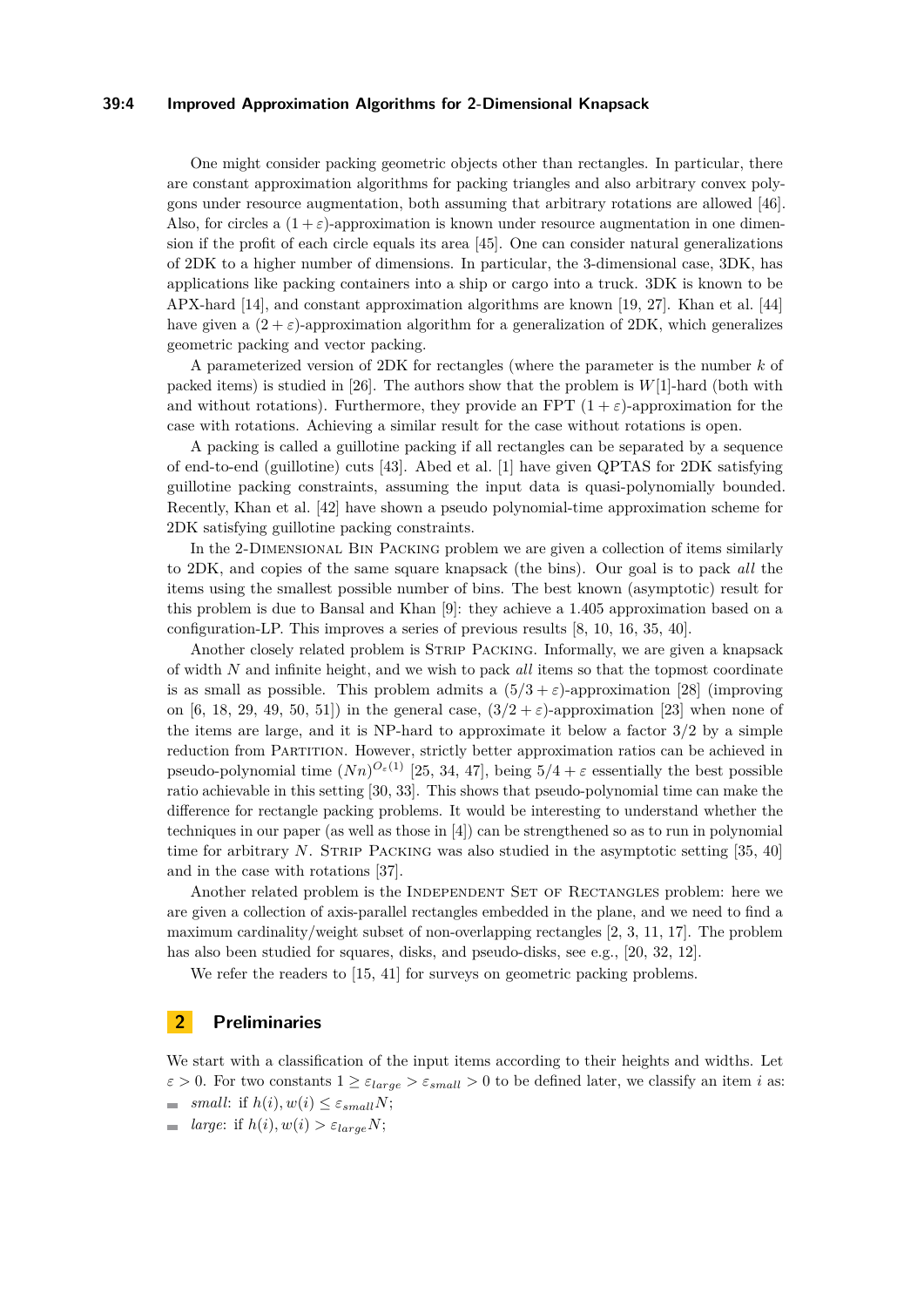*m horizontal*: if  $w(i) > \varepsilon_{large}N$  and  $h(i) \leq \varepsilon_{small}N$ ;

*vertical*: if  $h(i) > \varepsilon_{large}N$  and  $w(i) \leq \varepsilon_{small}N$ ;  $\overline{\phantom{a}}$ 

*intermediate*: otherwise, i.e., the length of at least one edge is in  $(\varepsilon_{small}N, \varepsilon_{large}N)$ . We call *skewed* the items that are either horizontal or vertical. We let *Ismall*, *Ilarge*, *Ihor*, *Iver*, *Iskew*, and *Iint* be the items which are small, large, horizontal, vertical, skewed, and intermediate, respectively. The corresponding intersection with the optimal solution *OP T* defines the sets  $OPT_{small}$ ,  $OPT_{large}$ ,  $OPT_{hor}$ ,  $OPT_{ver}$ ,  $OPT_{skew}$  and  $OPT_{int}$ , respectively.

In order to describe our main ideas, we will start by considering the cardinality case of the problem (i.e.,  $p(i) = 1$  for each item  $i \in I$ ) without rotations. In Sections [3,](#page-4-0) [4,](#page-6-0) and [5,](#page-10-0) we will present a simplified algorithm that yields a  $1.6 + \varepsilon$  approximation.

Notice that the optimum solution can contain at most  $1/\varepsilon_{large}^2$  large items. Thus, unless  $|OPT| \leq 1/(\varepsilon \cdot \varepsilon_{large}^2)$  (in which case we can solve the problem optimally in time  $n^{O(1/(\varepsilon \cdot \varepsilon_{large}^2))}$ ) by complete enumeration), we can drop all large items by losing only a factor of  $1 + \varepsilon$  in the approximation. Similarly, by standard shifting techniques (e.g. Lemma 2.1 in [\[24\]](#page-14-1)), when defining  $\varepsilon_{large}$  and  $\varepsilon_{small}$  one can ensure that the intermediate items can be neglected by losing only a factor of  $1 + \varepsilon$  in the approximation ratio (while maintaining that  $\varepsilon_{large}$  and *εsmall* are lower-bounded by some constant depending only on *ε*).

Hence, w.l.o.g. we can assume that all items are small or skewed. It is possible to deal with small items by standard techniques from the literature (e.g. Section 6.2.1 in [\[24\]](#page-14-1)), however this would make our exposition much more technical without introducing substantially new ideas. Hence, for the sake of simplicity, we will assume that there are no small items, i.e., all items are skewed. We remark that, even with the mentioned restrictions, the problem is far from being trivial. In particular, the best known approximation for the considered setting is  $\frac{558}{325} + \varepsilon \approx 1.72$  [\[24\]](#page-14-1). Our simplified algorithm has a better approximation ratio  $1.6 + \varepsilon$ , and it is also substantially simpler.

For the main result, which is a  $(4/3 + \varepsilon)$ -approximation algorithms for the general case with and without rotations, please refer to the full version of this work.

# <span id="page-4-0"></span>**3 Partition into LU-corridors**

Our strategy is to partition the knapsack into  $O_{\varepsilon}(1)$  thin corridors, each having the shape of an L or a U, such that there exists a  $(1.6 + \varepsilon)$ -approximate solution in which each item is contained in one of these corridors (see Figure [2\)](#page-5-0). In this section, we will make this precise and show that such a partition indeed exists. Our algorithm will then guess this partition in polynomial time. In Sections [4](#page-6-0) and [5](#page-10-0) we will show how to find the corresponding solution afterwards efficiently.

Intuitively, a *path corridor* is a polygon inside *K* that describes a path of width at most  $\varepsilon \cdot \varepsilon_{large}$  and that is allowed to have bends, see Figure [3.](#page-6-1) Formally, it is a simple rectilinear polygon within *K* with  $2k$  edges  $e_0, \ldots, e_{2k-1}$  for some integer  $k \geq 2$ , such that for each pair of horizontal (resp., vertical) edges  $e_i, e_{2k-i}, i \in \{1, ..., k-1\}$  there exists a vertical (resp., horizontal) line segment  $\ell_i$  of length less than  $\varepsilon \cdot \varepsilon_{large}$  such that both  $e_i$  and  $e_{2k-i}$  intersect  $\ell_i$  and  $\ell_i$  does not intersect any other edge, and require  $e_i$  and  $e_{2k-i}$  to have length at least  $\varepsilon_{large}/2$ . Note that  $e_0$  and  $e_k$  are not required to satisfy these properties. We say that such a path corridor *C* has  $s(C) := k - 1$  *subcorridors*. We say that a *box* is a path corridor with only one subcorridor, i.e., it is simply a rectangle.

Similarly, a *cycle corridor* is intuitively a path corridor in which the start and end point of the path coincide (see Figure [3\)](#page-6-1). Formally, we define it to be a face bounded by two simple non-intersecting rectilinear polygons defined by edges  $e_0, e_1, \ldots, e_{k-1}$  and  $e'_0, e'_1, \ldots, e'_{k-1}$ ,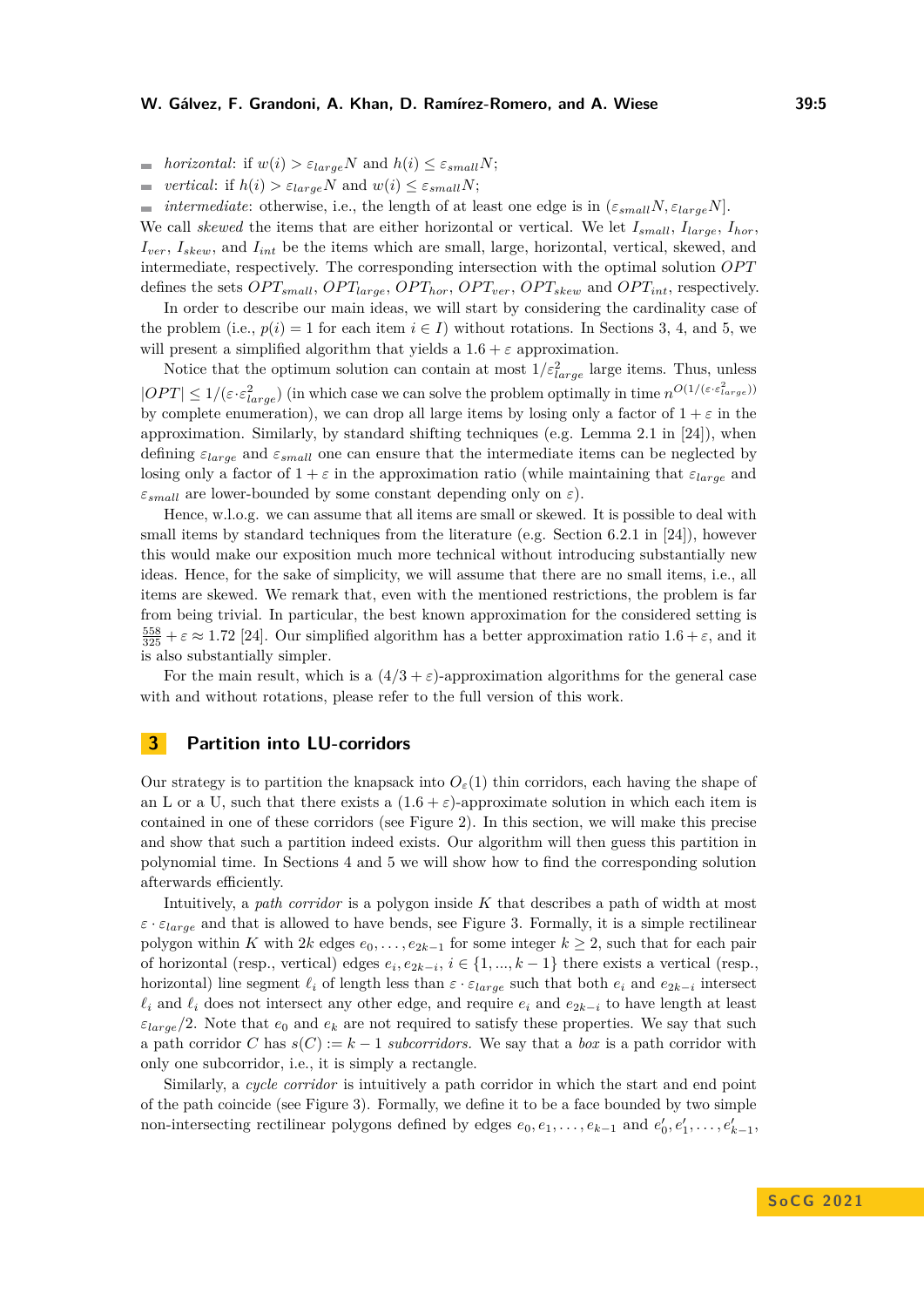<span id="page-5-0"></span>

 $\mathcal{L}^{\mathcal{A}}$ **Figure 2** Left: a packing of horizontal, vertical and small items into the knapsack. Right: a decomposition of the knapsack into box-shaped, L-shaped and U-shaped corridors which contain the previous items.

each of them of length at least *εlarge/*2, such that the second polygon is contained in the first one, and for each pair of corresponding horizontal (vertical) edges  $e_i, e'_i$  for  $i \in \{0, \ldots, k-1\}$ there is a vertical (horizontal, respectively) line segment  $\ell_i$  of length less than  $\varepsilon \cdot \varepsilon_{large}$  such that both edges  $e_i$  and  $e'_i$  intersect  $\ell_i$  and  $\ell_i$  does not intersect any other edge of the cycle corridor. We say that the resulting cycle corridor *C* has  $s(C) := k$  subcorridors.

We use a result from [\[2\]](#page-13-1) that implies directly that there there exists a partition of *K* into  $O_{\varepsilon}(1)$  corridors and a near-optimal solution in which each item is contained in some corridor.

▶ **Lemma 1** ([\[2\]](#page-13-1)). *There exists a solution*  $\overline{OPT} \subseteq OPT$  *with*  $|OPT| \leq (1 + \varepsilon) |\overline{OPT}|$  *and a partition of K into a set of corridors*  $\overline{C}$  *with*  $|\overline{C}| \leq O_{\varepsilon}(1)$  *where each corridor*  $C \in \overline{C}$  *has at most*  $1/\varepsilon$  *subcorridors and each item*  $i \in \overline{OPT}$  *is contained in a corridor of* C.

Algorithmically, we could guess  $\overline{C}$  in time  $N^{O_{\varepsilon}(1)}$  and then try to compute a profitable solution in which each item is contained in one corridor in  $\overline{C}$ , i.e., mimicking  $\overline{OPT}$ . However, it is not clear how to compute such a solution in polynomial time. Therefore, we partition  $\bar{\mathcal{C}}$ further into a set of smaller corridors  $\mathcal C$  such that each resulting corridor has the shape of an L or a U. We will ensure that there exists a  $(1.6 + \varepsilon)$ -approximate solution in which each item is contained in one corridor of  $\mathcal C$ . Since the corridors in  $\mathcal C$  are simpler than the corridors in  $\mathcal{C}$ , we will be able to compute in polynomial time essentially the most profitable solution in which each item is contained in a corridor of  $C$  (see in Sections [4](#page-6-0) and [5\)](#page-10-0).

We say that a path corridor *C* is an *L-corridor* if *C* has exactly two subcorridors, and then figuratively it has the shape of an L (see Figure [3\)](#page-6-1). Intuitively, we define that a path corridor is a U-corridor if it has the shape of a U. Formally, let *C* be a a path corridor with exactly three subcorridors, and hence *C* is defined via edges  $e_0, ..., e_7$ . Assume w.l.o.g. that  $e_2$  and  $e_6$  are horizontal. We project  $e_2$  and  $e_6$  on the *x*-axis, let  $I_2$  and  $I_6$  be the resulting intervals. Then *C* is a *U-corridor* if  $I_2 \subseteq I_6$  or  $I_6 \subseteq I_2$ .

In order to partition  $\overline{C}$ , we first define a partition of each path/cycle corridor  $C \in \overline{C}$  into  $s(C)$  subcorridors (see Figure [3\)](#page-6-1). We say that a *subcorridor* of a corridor *C* is a simple polygon  $P \subseteq C$  whose boundary consists of two parallel edges (in most cases these will be edges of *C*) and of two monotone axis-parallel curves, i.e., sets of axis-parallel line segments such that either for any two points  $(x_1, y_1), (x_2, y_2) \in P$  where  $x_1 < x_2$  we have  $y_1 \le y_2$ , or for any such two points we have  $y_1 \ge y_2$ . We require that each vertex of *P* has integral coordinates. Given a corridor  $C$  and a set of non-overlapping items  $I'$  inside  $C$ , we say that a partition of *C* into a set of subcorridors is *nice for I* ′ if each subcorridor either intersects only items from  $I' \cap I_{hor}$  or only items from from  $I' \cap I_{ver}$ .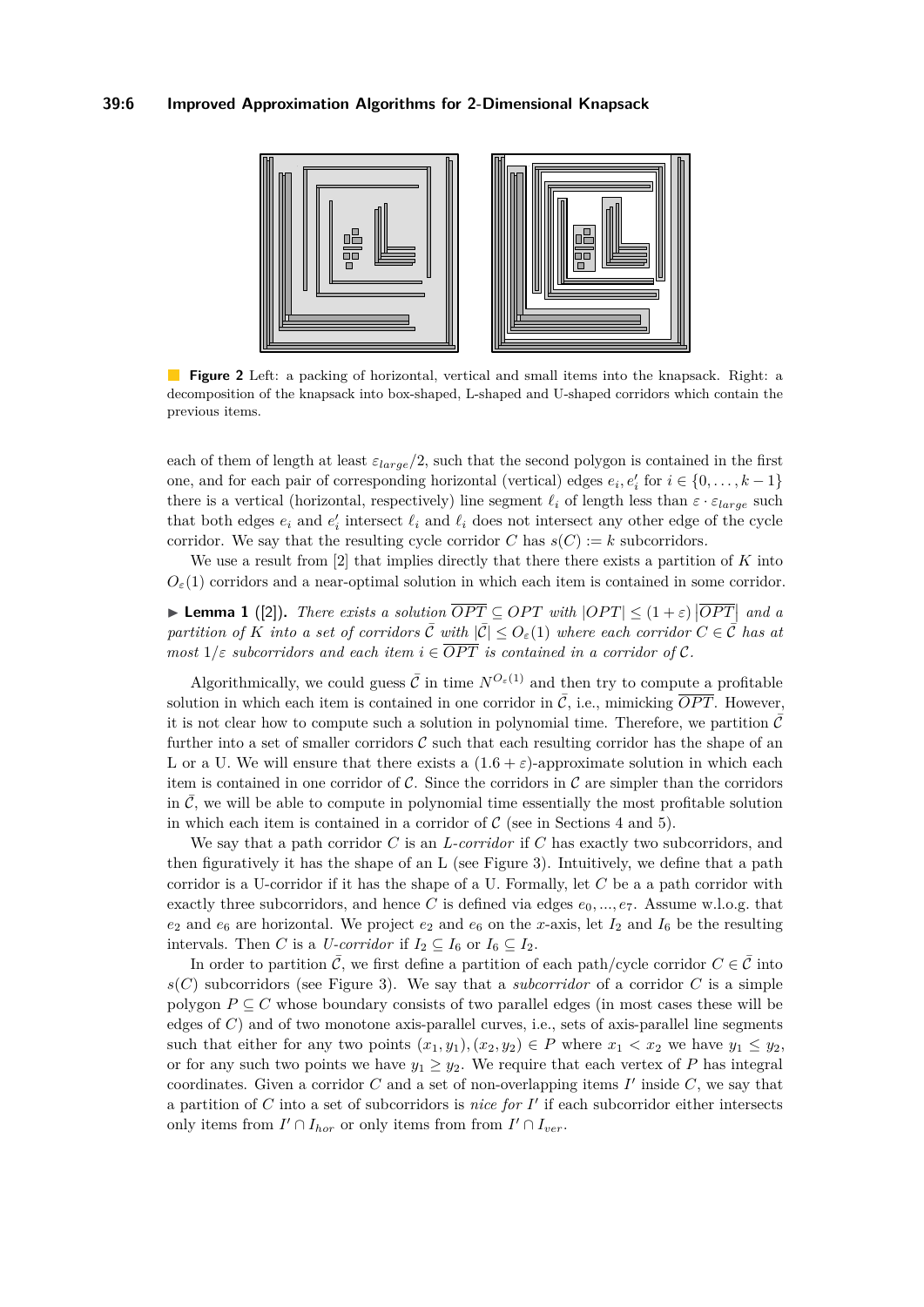<span id="page-6-1"></span>

**Figure 3** An L-corridor, a U-corridor, another path corridor with two bends, and a cycle corridor. The monotone axis-parallel curves indicate the boundaries of the subcorridors.

 $\blacktriangleright$  **Lemma 2** ([\[4\]](#page-13-0), Lemma 2.4). Let C be a path/cycle corridor containing a set of items I'. *There is a partition of C into*  $s(C)$  *subcorridors that is nice for*  $I'$ *.* 

Now we take each path corridor  $C \in \overline{C}$  and delete the items in every third subcorridor, starting with the *α*-th subcorridor for some offset  $\alpha \in \{1, 2, 3\}$ . Then we can divide *C* into L-corridors such that each remaining item is contained in one of these L-corridors. Each item  $i \in \overline{OPT}$  contained in *C* is deleted only for one choice of  $\alpha$ , and hence there is a choice for  $\alpha$  such that we lose at most one third of the profit due to this step. Now consider a cycle corridor  $C \in \overline{C}$ . Note that  $s(C)$  is even and  $s(C) > 4$ . If  $s(C) = 4$  (i.e., C is a ring), we delete the items in one of its four subcorridors, losing at most one quarter of the profit, and obtain a U-corridor. If  $s(C) > 6$  and  $s(C)$  is divisible by 3 we do the same operation as for path corridors, losing at most one third of the profit. For all other values of  $s(C)$  we might lose a larger factor since then *s*(*C*) is not divisible by 3 and  $P_0$  and  $P_{s(C)-1}$  are adjacent, e.g., if  $s(C) = 8$ . However, a case distinction shows that we can still partition *C* into L- and U-corridors while decreasing the profit at most by a factor of 1*.*6.

▶ **Lemma 3.** *There exists a solution OPT'*  $\subseteq$  *OPT with*  $|OPT| \leq (1.6 + \varepsilon)|OPT'|$  *and a partition of K into a set* C *of*  $O_{\varepsilon}(1)$  *L- and U-corridors such that each item*  $i \in OPT'$  *is contained in one corridor of* C*.*

The first step in our algorithm is to guess C which can be done in time  $N^{O_{\varepsilon}(1)}$ . The next step is to compute a solution with at least  $(1 - \varepsilon)|OPT'|$  items in which each item is contained in one corridor of  $C$ . For this, we consider two cases separately, which are intuitively the case that  $|OPT'| \geq \Omega_{\varepsilon}(\log N)$  and  $|OPT'| \leq O_{\varepsilon}(\log N)$ , and they are treated in Sections [4](#page-6-0) and [5,](#page-10-0) respectively.

# <span id="page-6-0"></span>**4 Packing via guessing slices**

In this section, we assume that  $|OPT'| > c_{\varepsilon} \cdot \log N$  for some constant  $c_{\varepsilon}$  to be defined later. We describe an algorithm that computes a solution of size  $(1 - \varepsilon)|OPT'|$  such that each item of this solution is contained in a corridor in  $C$ .

First, we group the items into  $O_{\varepsilon}(\log N)$  groups where we group the items in  $I_{hor}$ according to their heights and the items in *Iver* according to their widths. Formally, for each  $\ell \in \{0, ..., \lfloor \log_{1+\varepsilon} N \rfloor\}$  we define  $I_{hor}^{(\ell)} := \{i \in I_{hor} | h(i) \in [(1+\varepsilon)^{\ell}, (1+\varepsilon)^{\ell+1})\}$  and  $I_{ver}^{(\ell)} := \{i \in I_{ver} | w(i) \in [(1+\varepsilon)^{\ell}, (1+\varepsilon)^{\ell+1})\}.$  So intuitively, for each  $\ell$  the items in  $I_{hor}^{(\ell)}$ *hor* essentially all have the same height and the items in  $I_{ver}^{(\ell)}$  essentially all have the same width. Now, for the groups  $I_{hor}^{(\ell)}$ ,  $I_{ver}^{(\ell)}$  we guess estimates  $\text{opt}_{hor}^{(\ell)}$ ,  $\text{opt}_{ver}^{(\ell)}$  for  $|I_{hor}^{(\ell)} \cap OPT'|$ ,  $|I_{ver}^{(\ell)} \cap OPT'|$ , respectively. Even though there can be  $\Theta_{\varepsilon}(\log N)$  of these groups and for each guessed value there are potentially  $\Omega(n)$  options, we guess the estimates for *all* groups in parallel in time  $(nN)^{O_{\varepsilon}(1)}$ , adapting a technique from [\[13\]](#page-13-12).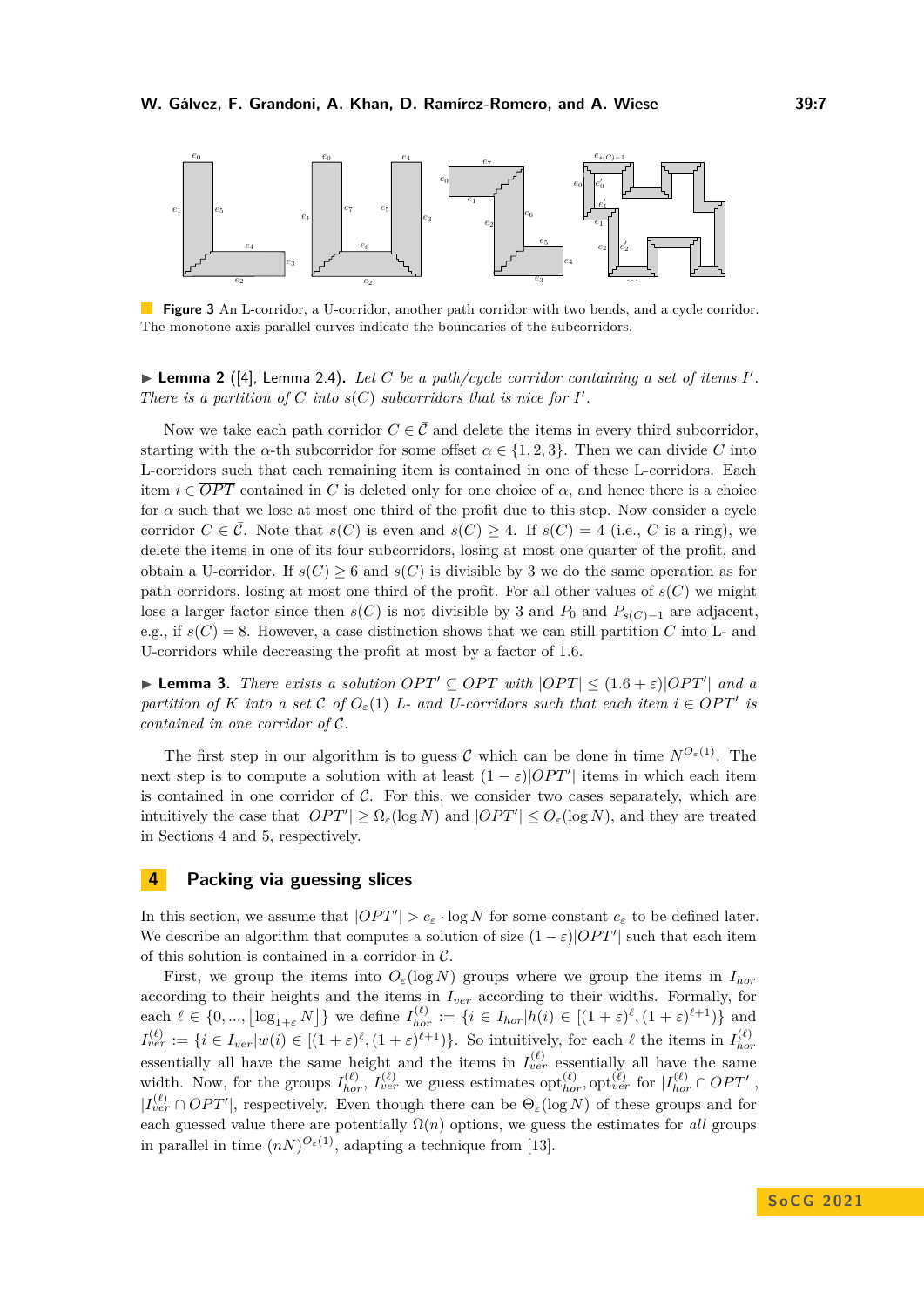### **39:8 Improved Approximation Algorithms for 2-Dimensional Knapsack**

**Example 4.** In time  $(nN)^{O_{\varepsilon}(1)}$  we can guess the values for all pairs  $\text{opt}_{hor}^{(\ell)}$ ,  $\text{opt}_{ver}^{(\ell)}$  with  $\ell \in \{0, ..., \lfloor \log_{1+\varepsilon} N \rfloor\}$  *such that*  $\sum_{\ell} \mathrm{opt}_{hor}^{(\ell)} + \mathrm{opt}_{ver}^{(\ell)} \ge (1 - \varepsilon)|OPT'|$  and  $\text{opt}_{hor}^{(\ell)} \leq |OPT' \cap I_{hor}^{(\ell)}|$  and  $\text{opt}_{ver}^{(\ell)} \leq |OPT' \cap I_{hor}^{(\ell)}|$  for each  $\ell \in \{0, ..., \lfloor \log_{1+\varepsilon} N \rfloor\}$ .

**Proof.** First, we guess  $|OPT'|$  for which there are only *n* options. We show now how to guess in time  $N^{O_{\varepsilon}(1)}$  the feasible values for  $\text{opt}_{hor}^{(\ell)}$ ; a symmetric argument holds for  $\text{opt}_{ver}^{(\ell)}$ . Let us define each  $\mathrm{opt}_{hor}^{(\ell)}$  as the largest integer of the form  $k_{hor}^{(\ell)} \cdot \frac{\varepsilon}{4 \log_{1+\varepsilon} N} |OPT'|$  which is upper bounded by  $[OPT' \cap I_{hor}^{(\ell)}]$ , where  $k_{hor}^{(\ell)}$  is a non-negative integer. Notice that trivially  $\sum_{\ell} k_{hor}^{(\ell)} \leq \frac{4 \log_{1+\varepsilon} N}{\varepsilon}$ . We encode all such values  $k_{hor}^{(\ell)}$  as a single binary string as follows: we represent each  $k_{hor}^{(\ell)}$  as a string of  $k_{hor}^{(\ell)}$  0-bits followed by one 1-bit, and then chain such strings according to the index *ℓ*. The final bit string encodes the solution. Notice that this string contains at most  $\log_{1+\varepsilon} N+1+\sum_{\ell} k_{hor}^{(\ell)} = O(\frac{\log_{1+\varepsilon} N}{\varepsilon})$  bits, hence we can guess it in time  $N^{O_{\varepsilon}(1)}$ . The claim follows since

$$
|OPT'| - \sum_{\ell} \left( \operatorname{opt}_{hor}^{(\ell)} + \operatorname{opt}_{ver}^{(\ell)} \right) \leq 2 (\log_{1+\varepsilon} N + 1) \cdot \frac{\varepsilon}{4 \log_{1+\varepsilon} N} |OPT'| {\leq} \varepsilon |OPT'|.
$$

**Definition of slices.** Next, for each group  $I_{hor}^{(\ell)}$  we define slices that together are essentially as profitable as the items in  $OPT' \cap I_{hor}^{(\ell)}$ . We first order the items in  $I_{hor}^{(\ell)}$  non-decreasingly by width and select the first  $\frac{1}{1+\varepsilon}$  opt $_{hor}^{(\ell)}$  items. One can show easily that their total height is at most  $h(OPT' \cap I_{hor}^{(\ell)})$ . Let *i* be one of these items. Intuitively, we slice *i* horizontally into slices of height 1. Formally, for *i* we introduce  $h(i)$  items of height 1 and profit  $1/(1+\varepsilon)^{\ell}$ each. Let  $\hat{I}_{hor}^{(\ell)}$  denote the resulting set of slices. We do this procedure for each  $\ell$  and a symmetric procedure for the group  $I_{ver}^{(\ell)}$  for each  $\ell$ , resulting in a set of slices  $\hat{I}_{ver}^{(\ell)}$ .

**Example 1** Lemma 5. It is possible to place the slices in  $\left\{ \hat{I}_{hor}^{(\ell)}, \hat{I}_{ver}^{(\ell)} \right\}_{\ell}$  non-overlappingly inside K such *that each slice is contained in some corridor in C. Also, we have that*  $\sum_{\ell} (p(\hat{I}_{hor}^{(\ell)}) + p(\hat{I}_{ver}^{(\ell)}) \geq$  $\frac{1}{1+O(\varepsilon)}$  |OPT'|.

**Proof sketch.** Let  $\ell \in \{0, ..., \lfloor \log_{1+\varepsilon} N \rfloor\}$ . Recall that  $\text{opt}_{hor}^{(\ell)} \leq |OPT' \cap I_{hor}^{(\ell)}|$ , all items in  $I_{hor}^{(\ell)}$  have the same height (up to a factor of  $1 + \varepsilon$ ), and we selected the  $\frac{1}{1+\varepsilon}$  opt $_{hor}^{(\ell)}$  items in  $I_{hor}^{(\ell)}$  of minimum width. Using this, one can show that the slices in  $\hat{I}_{hor}^{(\ell)}$  fit into the space that is occupied by the items in  $OPT' \cap I_{hor}^{(\ell)}$  in  $OPT'$ . Also,  $\frac{1}{1+O(\varepsilon)}h(OPT' \cap I_{hor}^{(\ell)}) \leq |\hat{I}_{hor}^{(\ell)}| \leq$  $h(OPT' \cap I_{hor}^{(\ell)})$  and each slice in  $\hat{I}_{hor}^{(\ell)}$  has a profit of  $1/(1+\varepsilon)^{\ell}$ . Using this for each  $\ell$  and a similar statement for the vertical items, one can prove the second claim of the lemma.

Next, for each  $\ell \in \{0, ..., \lfloor \log_{1+\varepsilon} N \rfloor\}$  we round the widths of the slices in  $\hat{I}_{hor}^{(\ell)}$  via linear grouping such that they have at most  $1/\varepsilon$  different widths and we lose at most a factor of  $1 + O(\varepsilon)$  in their profit due to this rounding. Formally, we sort the slices in  $\hat{I}_{hor}^{(\ell)}$  nonincreasingly by width and then partition them into  $1/\varepsilon + 1$  groups such that each group contains  $\left[\frac{1}{1/\varepsilon+1}|\hat{I}_{hor}^{(\ell)}|\right]$  slices (apart from possibly the last group which might contain fewer slices). Let  $\hat{I}_{hor}^{(\ell)} = \hat{I}_{hor,1}^{(\ell)} \cup ... \cup \hat{I}_{hor,1/\varepsilon+1}^{(\ell)}$  denote the resulting partition. We drop the slices in  $\hat{I}_{h}^{(\ell)}$  $\hat{f}_{hor,1}^{(\ell)}$  (whose total profit is at most  $\varepsilon \cdot p(\hat{I}_{hor}^{(\ell)}))$ ). Then, for each  $j \in \{2, ..., 1/\varepsilon + 1\}$  we increase the width of the slices in  $\hat{I}_{hor,j}^{(\ell)}$  to the width of the widest slice in  $\hat{I}_{hor,j}^{(\ell)}$ . By construction, the resulting slices have  $1/\varepsilon$  different widths. Let  $\tilde{I}_{hor}^{(\ell)}$  denote the resulting set and let  $\tilde{I}_{hor}^{(\ell)} = \tilde{I}_{hor,1}^{(\ell)} \cup ... \cup \tilde{I}_{hor,1/\varepsilon}^{(\ell)}$  denote a partition of  $\tilde{I}_{hor}^{(\ell)}$  according to the widths of the slices, i.e., for each  $j \in \{1, ..., 1/\varepsilon\}$  the set  $\tilde{I}_{hor,j}^{(\ell)}$  contains the rounded slices from  $\hat{I}_{hor,j+1}^{(\ell)}$ .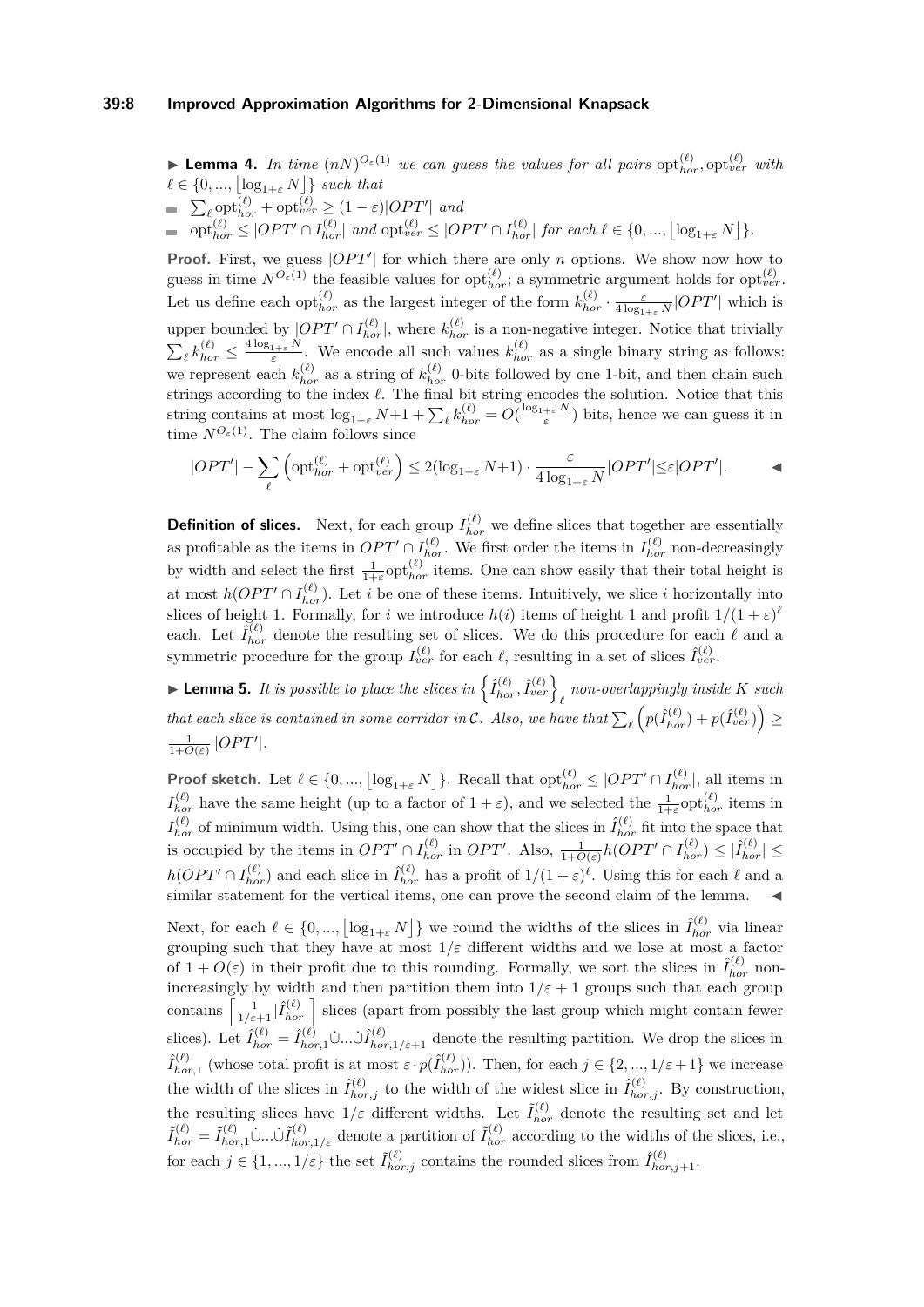#### **W. Gálvez, F. Grandoni, A. Khan, D. Ramírez-Romero, and A. Wiese 39:9**

We do this procedure for each  $\ell$  and a symmetric procedure for the group  $I_{ver}^{(\ell)}$  for each  $\ell$ .

<span id="page-8-0"></span>**• Lemma 6.** It is possible to place the slices in  $\left\{ \tilde{I}_{hor,j}^{(\ell)}, \tilde{I}_{ver,j}^{(\ell)} \right\}_{\ell,j}$  non-overlappingly in*side the knapsack such that each slice is contained in some corridor in* C*. Also, we have*  $\sum_{\ell} \left( p(\tilde{I}_{hor}^{(\ell)}) + p(\tilde{I}_{ver}^{(\ell)}) \right) \ge \frac{1}{1+\varepsilon} \sum_{\ell} \left( p(\hat{I}_{hor}^{(\ell)}) + p(\hat{I}_{ver}^{(\ell)}) \right).$ 

**Proof sketch.** For each  $\ell \in \{0, ..., \lfloor \log_{1+\varepsilon} N \rfloor\}$  and  $j \in \{2, ..., 1/\varepsilon + 1\}$ , the slices in  $\tilde{I}_{hor,j}^{(\ell)}$  fit into the space occupied by the slices in  $\hat{I}_{ho}^{(\ell)}$  $\hat{I}_{hor,j-1}^{(\ell)}$ . Also, for each  $\ell$  we lost slices in  $\hat{I}_{hor}^{(\ell)}$  with a total profit of at most  $\varepsilon \cdot p(\hat{I}_{hor}^{(\ell)})$ . A similar argumentation holds for the sets  $I_{ver}^{(\ell)}$ .

We fix a partition of each corridor  $C \in \mathcal{C}$  into subcorridors that is nice for the slices  $\left\{ \tilde{I}_{hor,j}^{(\ell)}, \tilde{I}_{ver,j}^{(\ell)} \right\}_{\ell,j}$ . Note that we do not compute this partition explicitly but we use it for our analysis and as guidance for our algorithm. For each corridor  $C \in \mathcal{C}$  or subcorridor *S* denote by  $\tilde{I}(C)$  and  $\tilde{I}(S)$  the slices assigned to C and S, resp., due to Lemma [6.](#page-8-0)

**Structuring slices inside subcorridors.** Consider a subcorridor *S* of a corridor  $C \in \mathcal{C}$ . The placement of the slices inside *S* due to Lemma [6](#page-8-0) might be complicated. Instead, we would like to have a packing where the slices are packed *nicely*, i.e., they are stacked on top of each other if *S* is horizontal, and side by side if *S* is vertical (see Figure [4\)](#page-8-1). This might not be possible to achieve exactly, but we construct something very similar. We prove that inside *S* we can place  $O_{\varepsilon}(1)$  boxes and one subcorridor  $S' \subseteq S$  (which we will call sub-subcorridor in order to distinguish it from the subcorridors) that are pairwise disjoint and such that inside them we can nicely place essentially all slices from  $\tilde{I}(C)$  (see Figure [4\)](#page-8-1). We can guess the placement of the  $O_{\varepsilon}(1)$  boxes inside *S*. Unfortunately, we cannot guess *S'* directly, but we can guess the two edges that define the boundary of *S* ′ together with the two axis-parallel curves. We refer to them as the *edges of*  $S'$ . Note that they are horizontal if  $S$  (and hence  $S'$ ) is horizontal, and vertical otherwise. We construct  $S'$  such that the longer of these two edges is always also an edge of *S* (see Figure [4\)](#page-8-1).

<span id="page-8-1"></span>

**Figure 4** Left: a subcorridor with items packed inside it. Right: A partition of each subcorridor into  $O_{\varepsilon}(1)$  boxes and a sub-subcorridor, all containing slices which are nicely packed.

- <span id="page-8-2"></span> $\blacktriangleright$  **Lemma 7.** For each horizontal/vertical subcorridor *S* we can guess in time  $N^{O_{\varepsilon}(1)}$
- *the two edges of a horizontal/vertical sub-subcorridor*  $S' \subseteq S$  *such that the longer edge of*  $\blacksquare$ *S* ′ *coincides with the longer edge of S,*
- $O_{\varepsilon}(1)$  *non-overlapping boxes*  $\mathcal{B}(S)$  *inside S that are disjoint with*  $S'$ ,

*such that we can nicely place slices from*  $\tilde{I}(S)$  *with a total profit of*  $(1 - \varepsilon)p(\tilde{I}(S))$  *inside S*<sup>*'*</sup> *and the boxes*  $\mathcal{B}(S)$ *.*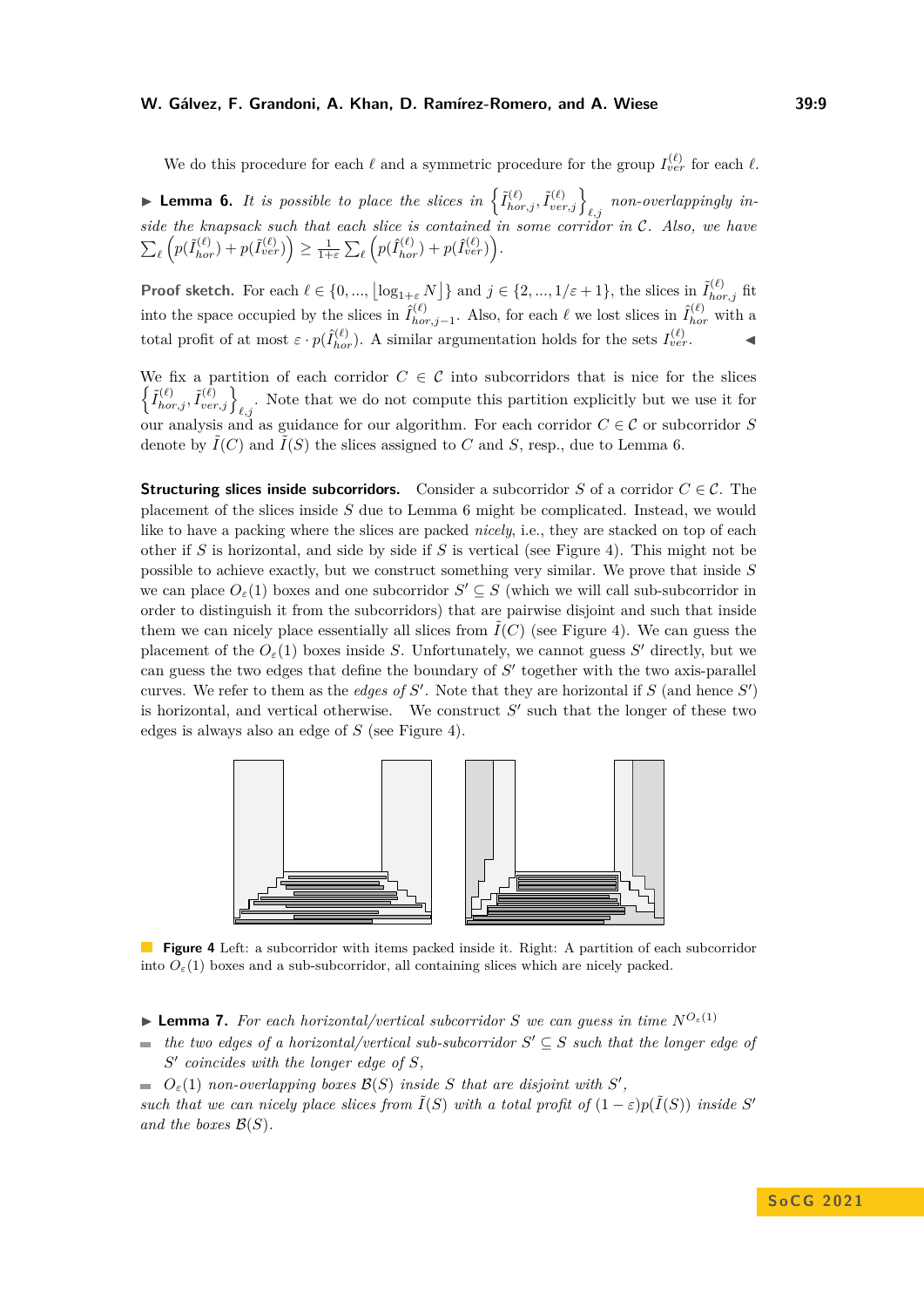### **39:10 Improved Approximation Algorithms for 2-Dimensional Knapsack**

We apply Lemma [7](#page-8-2) to each subcorridor *S* of a corridor  $C \in \mathcal{C}$ . Let S and B denote the resulting set of sub-subcorridors and boxes, respectively. For each *ℓ*, each *j*, and each  $F \in \mathcal{B} \cup \mathcal{S}$  denote by  $\tilde{I}_{hor,j}^{(\ell)}(F)$  and  $\tilde{I}_{ver,j}^{(\ell)}(F)$  the respective slices from  $\tilde{I}_{hor,j}^{(\ell)}, \tilde{I}_{ver,j}^{(\ell)}$  in F, respectively. Using simple slice reorderings, we can prove the following lemma.

<span id="page-9-1"></span>**Example 18.** There is a packing of the slices in  $\left\{ \tilde{I}_{hor,j}^{(\ell)}(F), \tilde{I}_{ver,j}^{(\ell)}(F) \right\}$ *j,ℓ,F such that for each box or sub-subcorridor*  $F \in \mathcal{B} \cup \mathcal{S}$  *we can assume w.l.o.g. that* 

- *horizontal/vertical items inside F are ordered non-increasingly by width/height, starting at the longer edge of F if F is a sub-subcorridor, and starting at an arbitrary edge if F is a box; ties are broken according to the input items that the slices correspond to,*
- *any two adjacent horizontal/vertical slices of the same width/height are placed exactly on*  $\mathcal{L}_{\mathcal{A}}$ *top of each other/side by side.*

Therefore, we can construct this packing of the slices if we knew the cardinality of  $\tilde{I}_{hor,j}^{(\ell)}(F)$ and  $\tilde{I}_{ver,j}^{(\ell)}(F)$  for each  $F \in \mathcal{B} \cup \mathcal{S}$  and each  $\ell$  and *j*. We guess this cardinality approximately in the following lemma for each  $F, \ell$  and  $j$  in parallel.

<span id="page-9-0"></span>► Lemma 9. In time 
$$
(nN)^{O_{\varepsilon}(1)}
$$
 we can guess values  $\text{opt}_{hor,j}^{(\ell)}(F)$ ,  $\text{opt}_{ver,j}^{(\ell)}(F)$  for each  $\ell \in$   
\n $\{0, ..., \lfloor \log_{1+\varepsilon} N \rfloor\}$ ,  $j \in \{1, ..., 1/\varepsilon\}$ ,  $F \in \mathcal{B} \cup \mathcal{S}$  such that  
\n
$$
\text{opt}_{hor,j}^{(\ell)}(F) \leq \left| \tilde{I}_{hor,j}^{(\ell)}(F) \right| \text{ and } \text{opt}_{ver,j}^{(\ell)}(F) \leq \left| \tilde{I}_{ver,j}^{(\ell)}(F) \right| \text{ for each } \ell, j, F \text{ and}
$$
  
\n
$$
\sum_{F \in \mathcal{B} \cup \mathcal{S}} \text{opt}_{hor,j}^{(\ell)}(F) \geq (1 - \varepsilon) \sum_{F \in \mathcal{B} \cup \mathcal{S}} \left| \tilde{I}_{hor,j}^{(\ell)}(F) \right| \text{ and } \sum_{F \in \mathcal{B} \cup \mathcal{S}} \text{opt}_{ver,j}^{(\ell)}(F) \geq (1 - \varepsilon) \sum_{F \in \mathcal{B} \cup \mathcal{S}} \left| \tilde{I}_{hor,j}^{(\ell)}(F) \right| \text{ and } \sum_{F \in \mathcal{B} \cup \mathcal{S}} \text{opt}_{ver,j}^{(\ell)}(F) \geq (1 - \varepsilon) \sum_{F \in \mathcal{B} \cup \mathcal{S}} \left| \tilde{I}_{per,j}^{(\ell)}(F) \right| \text{ for each } \ell, j.
$$

**Proof sketch.** For each  $\ell$ , j, and F we define  $\text{opt}_{hor,j}^{(\ell)}(F)$  to be the largest integral multiple of  $\frac{\varepsilon}{|\mathcal{B}|+|\mathcal{S}|}\left|\tilde{I}_{hor,j}^{(\ell)(F)}\right|$  $\left| \tilde{I}_{hor,j}^{(\ell)(F)} \right|$  that is at most  $\left| \tilde{I}_{hor,j}^{(\ell)}(F) \right|$  and note that for this value there are only  $\frac{|B|+|S|}{\varepsilon}$  $O_{\varepsilon}(1)$  options. We define the values  $opt_{ver,j}^{(\ell)}(F)$  similarly. Since there are only  $O_{\varepsilon}(\log nN)$ of these values altogether, we can guess all of them in time  $2^{O_{\varepsilon}(\log n)} = (nN)^{O_{\varepsilon}(1)}$ . ◀

**Placing slices inside subcorridors.** Given the number of slices in each box and each subsubcorridor due to Lemma [9,](#page-9-0) we compute a corresponding packing for the slices. Inside of each box we simply sort the slices by height or width, respectively, and then pack them in this order. For packing the slices inside the sub-subcorridors of a corridor *C*, recall that we do not know the precise sub-subcorridors, we know only the guessed edges due to Lemma [7.](#page-8-2) However, we can still find a packing for the slices inside of the sub-subcorridors of *C*. We start with the first sub-subcorridor  $S_1$  of  $C$ , sort its slices by height or width, respectively (breaking ties according to the input items that the slices correspond to), and place them in this order, starting at the longer edge of  $S<sub>1</sub>$ . When we do this, we push the slices as far as possible to the edge  $e_0$ . The resulting packing satisfies the properties of Lemma [8.](#page-9-1) If  $s(C) \geq 2$  then we do the same procedure for the last sub-subcorridor  $S_{s(C)}$  of *C*, and in particular we push its slices as far as possible to the edge  $e_{s(C)}$ . If  $s(C) \in \{1,2\}$  then we are done now. Otherwise  $s(C) = 3$  since  $s(C) \leq 3$  for each  $C \in \mathcal{C}$  and the slices of the second sub-subcorridor  $S_2$  are still not placed. We sort the slices as before and place them in this order, starting at the longer edge of *S*<sup>2</sup> and such that their placement satisfies the properties of Lemma [8.](#page-9-1) Since we had pushed the slices in  $S_1$  and  $S_3$  maximally to the edges  $e_0$  and  $e_k$ , one can show that this is indeed possible.

**Rounding slices.** For each set  $I_{hor}^{(\ell)}$ ,  $I_{ver}^{(\ell)}$ , their corresponding slices induce in total  $O_{\varepsilon}(1)$ rectangular areas into which we assigned these slices: at most one for each of the  $O_{\varepsilon}(1)$ sub-subcorridors and at most one for each of the  $O_{\varepsilon}(1)$  boxes inside each of the  $O_{\varepsilon}(1)$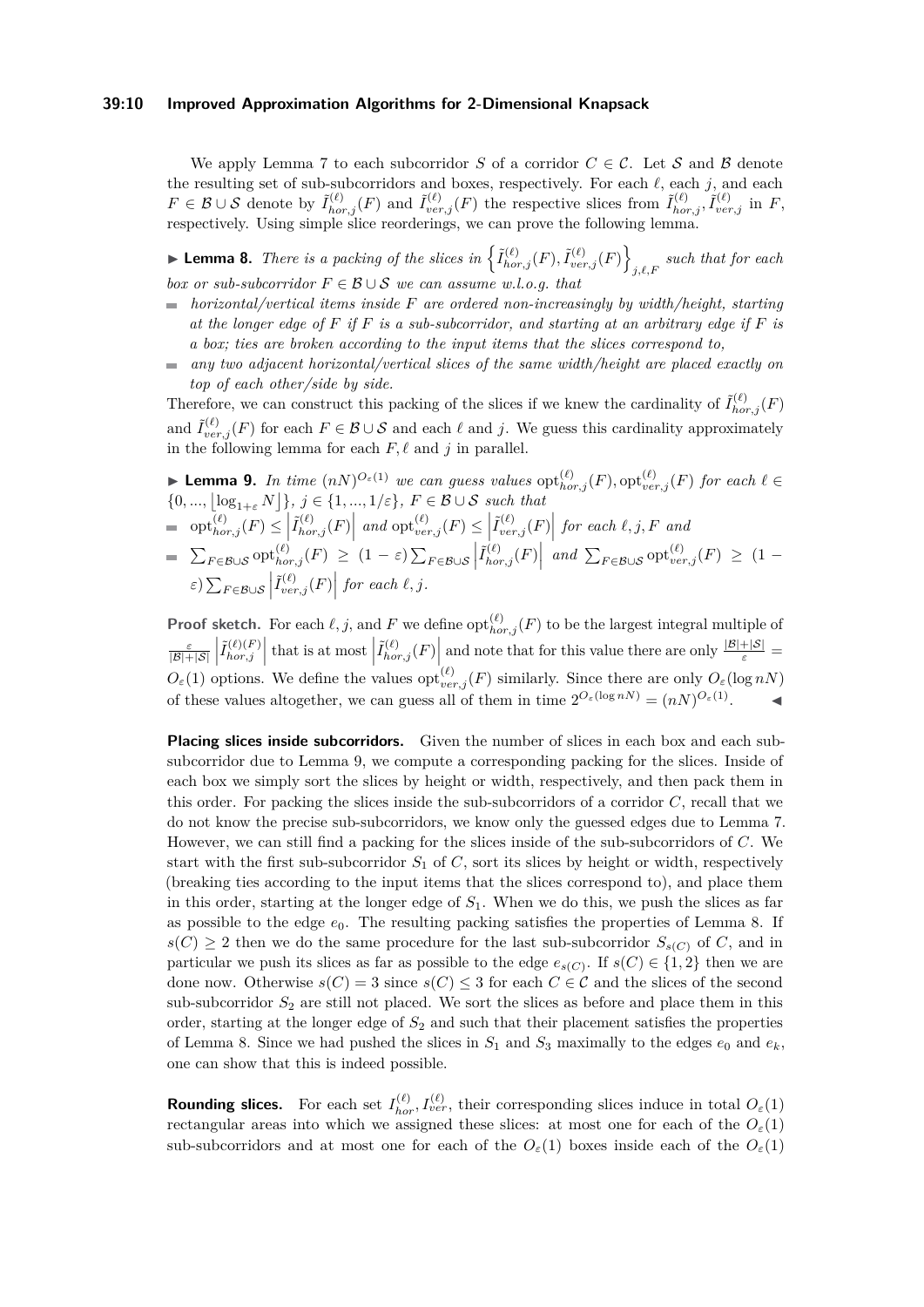### **W. Gálvez, F. Grandoni, A. Khan, D. Ramírez-Romero, and A. Wiese 39:11**

subcorridors. For each  $\ell$  we denote by  $\mathcal{B}_{hor}^{(\ell)}, \mathcal{B}_{ver}^{(\ell)}$  these corresponding areas which are in fact boxes. Now the important observation is that inside the boxes  $\mathcal{B}_{hor}^{(\ell)}$  we can place at least  $(1 - O(\varepsilon)) \left| I_{hor}^{(\ell)} \cap OPT' \right| - 2|\mathcal{B}_{hor}^{(\ell)}|$  items from  $I_{hor}^{(\ell)}$  as follows. Based on the slices for  $I_{hor}^{(\ell)}$ ,  $\vert$ we first construct a fractional packing of  $\frac{1}{1+O(\varepsilon)}$  opt $_{hor}^{(\ell)}$  items from  $I_{hor}^{(\ell)}$  in which there are at most  $2|\mathcal{B}_{hor}^{(\ell)}|$  items that are fractionally assigned to a box. Then we simply drop these fractional items. We use a symmetric procedure for the sets  $I_{ver}^{(\ell)}$ .

**► Lemma 10.** For each  $\ell \in \{0, ..., \lfloor \log_{1+\varepsilon} N \rfloor\}$ , in time  $O_{\varepsilon}(nN)$  we can pack at least  $(1-O(\varepsilon))\left|I_{hor}^{(\ell)} \cap OPT'\right| - 2|\mathcal{B}_{hor}^{(\ell)}|$  items from  $I_{hor}^{(\ell)}$  into the boxes  $\mathcal{B}_{hor}^{(\ell)}$ . A symmetric statement  $\mid$ *holds for*  $I_{ver}^{(\ell)}$  *and*  $\mathcal{B}_{ver}^{(\ell)}$  *for each*  $\ell \in \{0, ..., \lfloor \log_{1+\varepsilon} N \rfloor\}$ .

Thus, we obtain a packing with  $(1 - O(\varepsilon))|OPT'| - 2\left(\sum_{\ell} |\mathcal{B}_{hor}^{(\ell)}| + |\mathcal{B}_{ver}^{(\ell)}|\right)$  items in total.  $\text{Note that } \left( \sum_{\ell} |\mathcal{B}^{(\ell)}_{hor}| + |\mathcal{B}^{(\ell)}_{ver}| \right) \leq O_{\varepsilon}(\log N). \text{ Recall that we assumed that } |OPT'| > c_{\varepsilon} \log N.$ Thus, by choosing  $c_{\varepsilon}$  sufficiently large, we can ensure that  $\left(\sum_{\ell} |\mathcal{B}_{hor}^{(\ell)}| + |\mathcal{B}_{ver}^{(\ell)}|\right) \leq \varepsilon \cdot |OPT'|$ and hence our packing contains at least  $(1 - O(\varepsilon))|OPT'|$  items in total.

<span id="page-10-1"></span>**Example 11.** For each  $\varepsilon > 0$  there is a constant  $c_{\varepsilon}$  such that if  $|OPT'| > c_{\varepsilon} \cdot \log N$  we can *compute a solution of size*  $(1 - \varepsilon)|OPT'|$  *in time*  $(nN)^{O_{\varepsilon}(1)}$ *.* 

# <span id="page-10-0"></span>**5 Dynamic programming with color coding**

Assume that  $|OPT'| \leq c \cdot \log N$  for some given constant *c* (which we will later choose to be the constant *c<sup>ε</sup>* defined in Section [4\)](#page-6-0). We describe an algorithm that computes a solution of size  $|OPT'|$  for this case in time  $(nN)^{O(c)}$  such that each item of this solution is contained in a corridor in C. Our strategy is to use color-coding [\[5\]](#page-13-13) in order to reduce the setting of  $O_{\varepsilon}(1)$  L- and U-corridors in C to the setting of only one single such corridor. Then we show how to solve this problem in polynomial time.

First, we guess  $[OPT']$ . Then we color each item in *I* randomly with one color in  $\{1, ..., |OPT'|\}$ . It is easy to show that with probability at least  $1/e^{|OPT'|} \ge \frac{1}{N^{O(c)}}$  all items in |*OP T*′ | have different colors, in which case we say that the coloring was *successful*. If this is the case, then for each color  $d \in \{1, ..., |OPT'|\}$  we can guess in time  $O_{\varepsilon}(1)$  which corridor in C contains an item of *OPT'* that we colored with color d. This yields  $O_{\varepsilon}(1)^{|OPT'|} = N^{O_{\varepsilon}(c)}$ guesses overall. By repeating the random coloring  $N^{O(c)}$  times, we can ensure that, with high probability, one of these colorings was successful. Also, we can derandomize this procedure using a *k*-perfect family of hash functions [\[5,](#page-13-13) [48\]](#page-16-5), which yields the following lemma.

▶ **Lemma 12.** *In time*  $N^{O_{\varepsilon}(c)}$  *we can guess a partition of*  $\{I_C\}_{C \in \mathcal{C}}$  *of I such that for each corridor*  $C \in \mathcal{C}$  *the set*  $I_C$  *contains all items from OPT' that are placed inside*  $C$ *.* 

## **5.1 Routine for one corridor**

Recall that we are given a corridor  $C \in \mathcal{C}$  and an input set  $I_C$  of items colored with  $\gamma \leq c \cdot \log N$  colors. W.l.o.g., let  $\{1, \ldots, \gamma\}$  be these colors. Our goal is to place precisely one item per color inside  $C$  such that they do not overlap. Let  $OPT'_{C}$  denote the items of  $OPT'$  placed inside  $C$  and note that also  $OPT'_{C}$  contains one item of each color.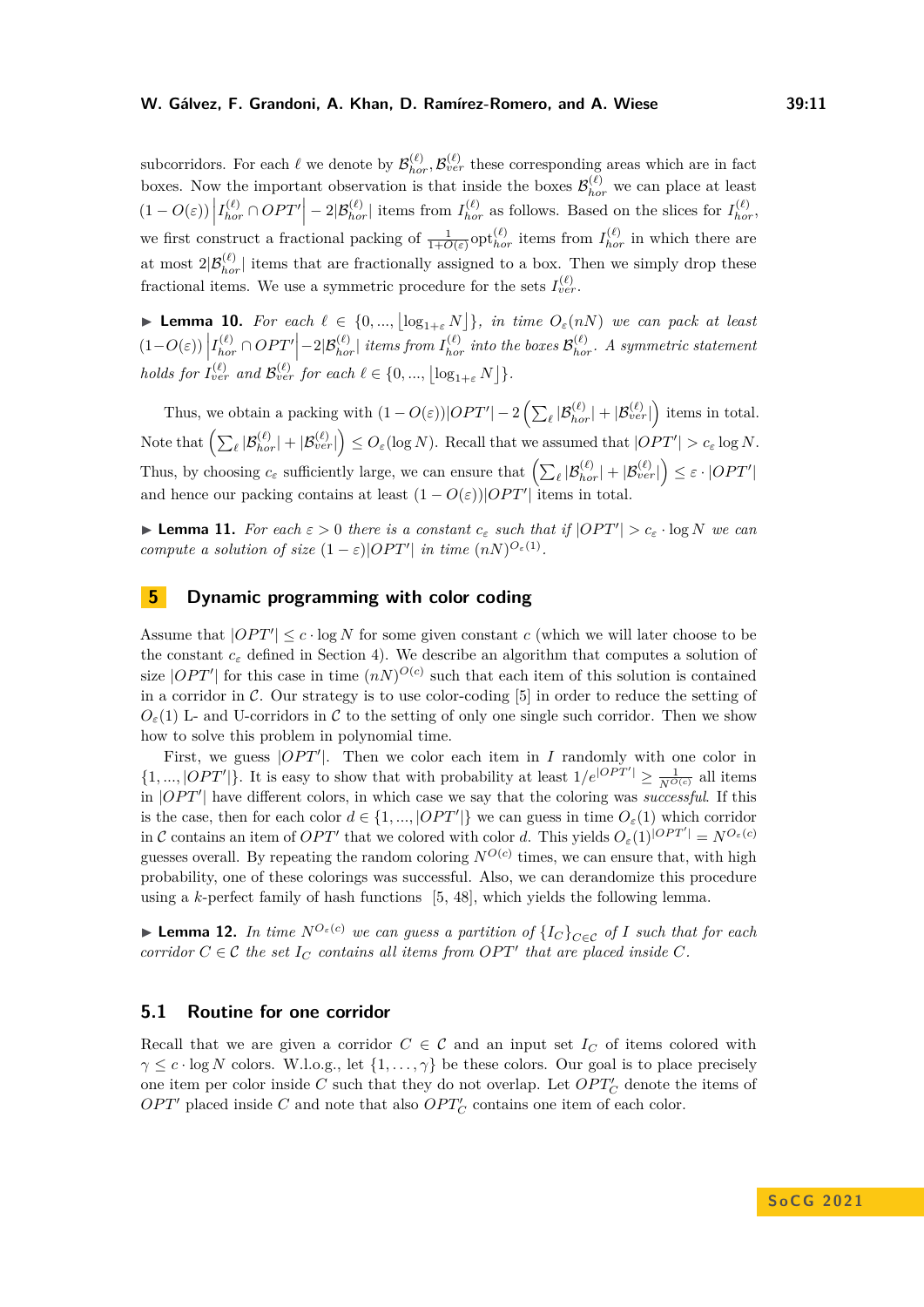#### **39:12 Improved Approximation Algorithms for 2-Dimensional Knapsack**

For our  $(1.6 + \varepsilon)$ -approximation it is sufficient to consider corridors with up to three sub-corridors; however, we will next describe a procedure that works for corridors with *k* sub-corridors for any  $k \leq 1/\varepsilon$ . This extension will actually be needed to obtain a  $(4/3 + \varepsilon)$ approximation (see the full version).

Our strategy is to cut *C* recursively into pieces (see Figure [5\)](#page-12-0). Whenever we make a cut, we guess the items from  $OPT'_{C}$  that are intersected by this cut and their placement in  $OPT'_{C}$ . The cut splits the considered subpart of *C* into two pieces and we guess the colors of the items in  $OPT'_{C}$  in each one of these pieces. Then, we recursively solve the subproblem defined by each piece. Guessing the colors ensures that we do not place an item twice, e.g., once in each of the two subproblems. We define our cuts such that there are only a polynomial number of possible arising pieces during the recursion, and we observe that for the guesses of the colors there are only  $2^{\gamma} \leq N^c$  many options. Hence, we can embed this recursion into a polynomial time dynamic program.

**Long chords.** Formally, whenever we cut *C* we do this along long chords defined as follows. A *long chord* is a sequence of *k* axis-parallel line segments  $f_1, ..., f_k$  that intuitively connect  $e_0$ with  $e_{k+1}$ , i.e., such that for each  $j \in \{1, ..., k\}$  each end-point of  $f_j$  has integral coordinates and coincides with an endpoint of  $f_{j-1}$  or  $f_{j+1}$  or lies on  $e_0$  or  $e_{k+1}$ , see Figure [5.](#page-12-0) Note that there are two special long chords that go along the edges of *C*, defined by  $\ell_R := e_1, ..., e_k$ and  $\ell_L := e_{k+2}, ..., e_{2k+1}$ .

We can compute a set  $\mathcal L$  containing all of the  $N^{O(k)}$  long chords. We fix an (unknown) partition of *C* into  $s(C) =: k$  subcorridors  $S_1, ..., S_k$  that is nice for  $OPT'_{C}$ . We are interested in the long chords  $f_1, ..., f_k$  in  $\mathcal L$  with the property that for each  $j \in \{1, ..., k\}$  the line segment  $f_j$  is contained in  $S_j$  and it is parallel to the two parallel edges that define  $S_j$  (see Figure [5\)](#page-12-0). We say that such a long chord is *consistent with*  $S_1, ..., S_k$  (or just *consistent* for short). Note that we do not know  $S_1, ..., S_k$  and hence we cannot determine whether a given long chord is consistent or not. However, there are two key observations

- we can subdivide *C* recursively along the long chords such that each arising piece is m. defined as the area enclosed by two given long chords and  $e_0$  and  $e_{k+1}$  (see Figure [5\)](#page-12-0),
- each consistent long chord can intersect with at most  $k/\varepsilon_{large}$  items in  $OPT'_{C}$  since the  $\mathbf{r}$ corridors are thin and all input items are skewed.

**Subproblems of DP.** Therefore, we can compute a recursive partitioning of *C* via a dynamic program. Each cell of the DP-table is defined by

- **■** two long chords  $\ell_1, \ell_2 \in \mathcal{L}$  that might intersect but that do not properly cross each other; together with (a part of)  $e_0$  and  $e_{k+1}$  they define a polygon  $C' \subseteq C$ ,
- a set of  $O(k/\varepsilon_{large})$  items  $I'_C \subseteq I_C$  with a non-overlapping placement of them inside C  $\mathcal{L}_{\mathcal{A}}$ such that the interior of each item in  $I_C'$  intersects  $\ell_1$  or  $\ell_2$ , and
- **a** set of colors  $\Gamma \subseteq \{1, ..., \gamma\}.$

The subproblem encoded in this cell is to place items from  $I_C$  inside  $C'$  such that they do not overlap with the items in  $I'_C$  and such that for each color  $d \in \Gamma$  we place exactly one item of color *d*. If this subproblem has a solution  $OPT(\ell_1, \ell_2, I'_C, \Gamma)$ , we store it in the corresponding DP-cell; otherwise we store *fail*.

To compute such a solution, consider any long chord  $\ell \in \mathcal{L}$  that lies completely inside  $C'$ but is not identical to  $\ell_1$  or  $\ell_2$  (we would like to select a consistent long chord; however, we do not know which long chords are consistent and hence we try all of them). Let us first assume that at least one such *ℓ* exists. Note that *ℓ* divides *C* ′ into two smaller polygons  $C'_{1}, C'_{2}$  that are surrounded by the pairs  $(\ell_1, \ell)$ , and  $(\ell, \ell_2)$ , respectively. Then, we consider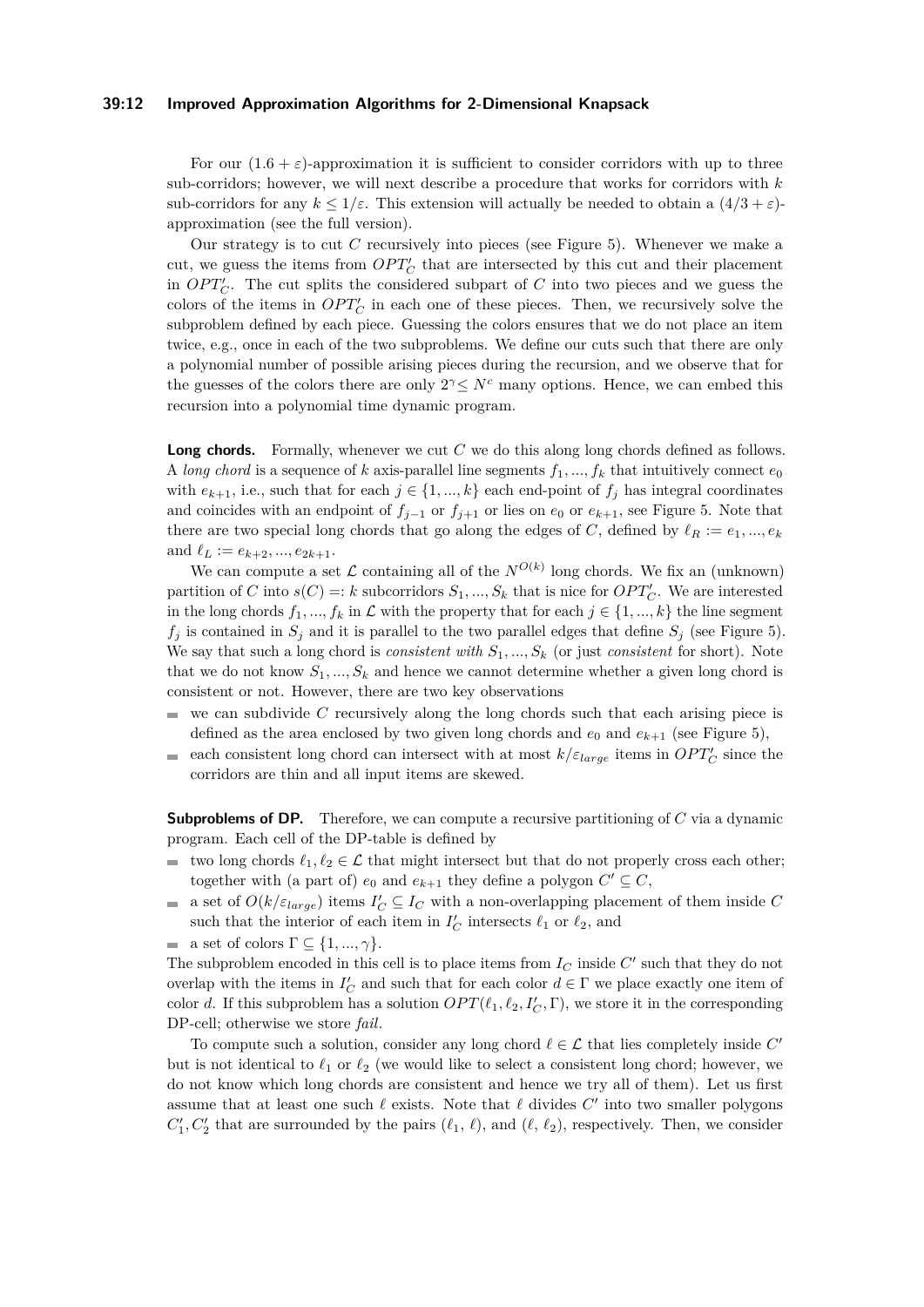<span id="page-12-0"></span>

**Figure 5** A U-corridor and two consistent long chords *ℓ*<sup>1</sup> and *ℓ*2. The long chords intersect only a constant number of items from the optimal solution (shown in the figure). There is a DP-cell that is defined by  $\ell_1, \ell_2$ , and these items, and whose corresponding area is shaded. This cell splits into smaller subproblems by defining a new long chord  $\ell$  that lies in-between  $\ell_1$  and  $\ell_2$ .

any subset of items  $I''_C \subseteq I_C$  and a placement of such items inside  $C'$  such that: (1)  $I''_C$  are pairwise non-overlapping and not overlapping with  $I_C'$ , (2) they are intersected by  $\ell$  in their interior, and (3) have distinct colors  $\Gamma_\ell \subseteq \Gamma$ . Finally, we consider any partition  $\Gamma_1 \dot{\cup} \Gamma_2$  of the remaining colors  $\Gamma \setminus \Gamma_{\ell}$ . Let  $I'_{C,1}$  and  $I'_{C,2}$  be the items in  $I'_{C} \cup I''_{C}$  that intersect  $C'_{1}$  and  $C'_{2}$ , respectively. We consider the DP-cells  $(\ell_1, \ell, I'_{C,1}, \Gamma_1)$  and  $(\ell, \ell_2, I'_{C,2}, \Gamma_2)$  and, if none of them contains the value "fail", we store in  $(\ell_1, \ell_2, I'_C, \Gamma)$  the union of  $I''_C$ ,  $OPT(\ell_1, \ell, I'_{C,1}, \Gamma_1)$ , and  $OPT(\ell, \ell_2, I'_{C,2}, \Gamma_2)$  (together with the placement of the corresponding items) and halt the computation for the considered DP-cell. If the above event never happens, we store "fail" in this DP-cell.

The base cases of the DP are given by pairs  $\ell_1, \ell_2$  which are at most one unit apart from each other (everywhere inside  $C$ ), so that it is not possible to define any long chord  $\ell$ between  $\ell_1$  and  $\ell_2$  (recall that the endpoints of the line segments of the long chords have integral coordinates). Notice however that in this case at most  $O(k/\varepsilon_{large})$  skewed items can fit inside  $C'$ , hence we can determine whether a feasible solution  $OPT(\ell_1, \ell_2, I'_C, \Gamma)$  exists by enumeration in time  $(nN)^{O(k/\varepsilon_{large})}$ .

At the end we output the solution stored in the cell  $(\ell_L, \ell_R, \emptyset, \{1, ..., \gamma\})$ . We will show that this is the optimal solution for *C*. The number of DP-cells is bounded by  $(nN)^{O(k/\varepsilon_{large})} \cdot 2^{\gamma}$ and the number of possible guesses when computing the entry of a DP-cell is bounded by  $(nN)^{O(k/\varepsilon_{large})} \cdot 2^{O(\gamma)}$ . This allows us to bound the running time of our DP.

<span id="page-12-1"></span> $\blacktriangleright$  **Lemma 13.** *Given a path corridor C with k subcorridors and a set of skewed items*  $I_C$ with  $\gamma$  distinct colors. In time  $(nN)^{O(k/\varepsilon_{large})} \cdot 2^{O(\gamma)}$  we can determine whether there exists *a* set  $I'_C \subseteq I_C$  with  $\gamma$  distinct colors that fits non-overlappingly inside C.

We apply Lemma [13](#page-12-1) to each corridor  $C \in \mathcal{C}$  which yields the following lemma.

<span id="page-12-2"></span>▶ **Lemma 14.** *Assume that*  $|OPT'|$   $\leq$   $c \cdot \log N$  *for some constant c. Then we can compute a solution of size*  $|OPT'|$  *in time*  $(nN)^{O(c)}$ *.*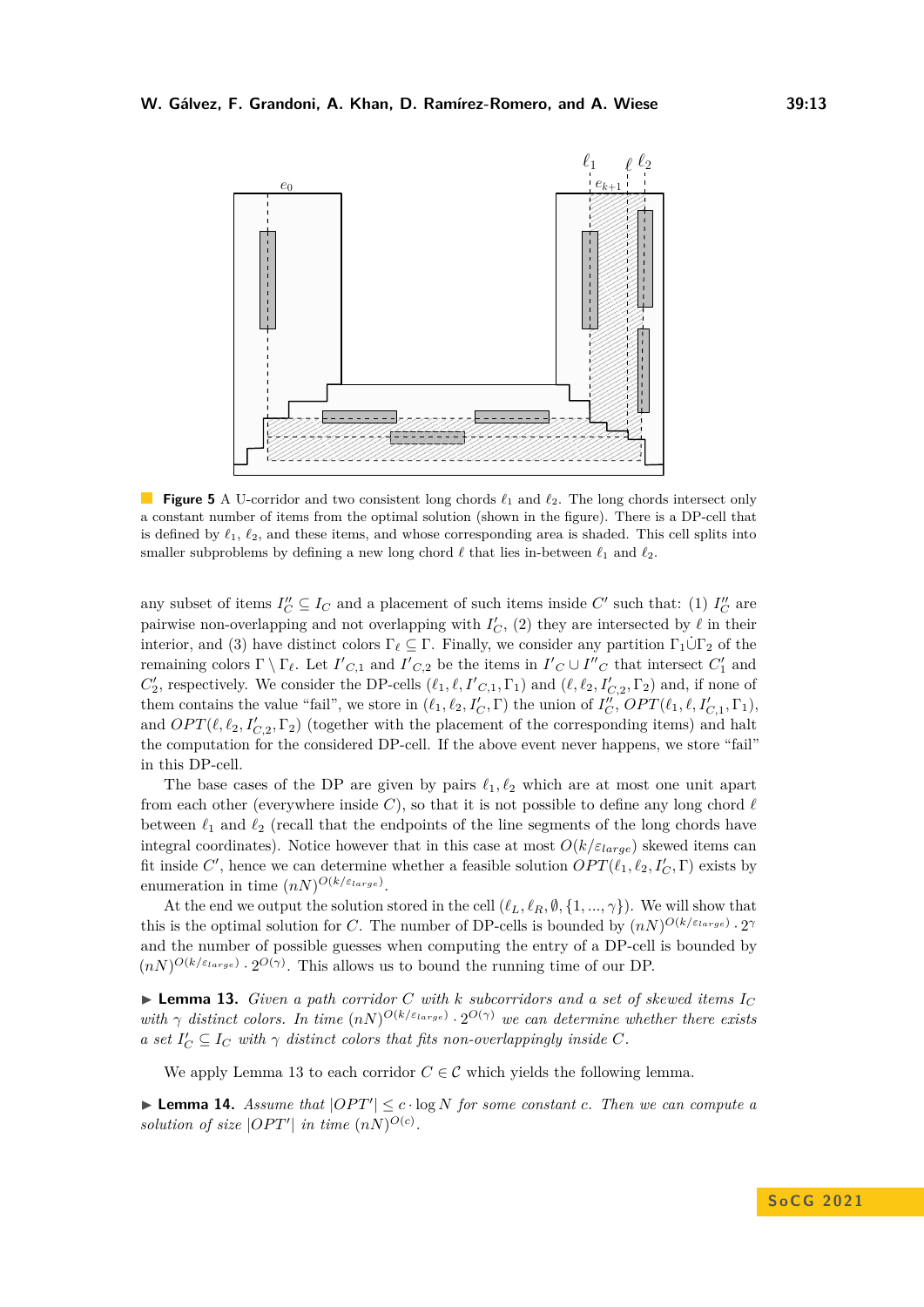Now Lemmas [11](#page-10-1) and [14](#page-12-2) yield the following theorem.

**Findmergeright 15.** *There is an*  $(1.6 + \varepsilon)$ *-approximation algorithm with a running time of*  $(nN)^{O_{\varepsilon}(1)}$  *for unweighted instances of 2DK with only skewed items.* 

#### **References**

- <span id="page-13-4"></span>**1** Fidaa Abed, Parinya Chalermsook, José R. Correa, Andreas Karrenbauer, Pablo Pérez-Lantero, José A. Soto, and Andreas Wiese. On guillotine cutting sequences. In *Approximation, Randomization, and Combinatorial Optimization. Algorithms and Techniques, APPROX/RANDOM 2015*, volume 40 of *LIPIcs*, pages 1–19. Schloss Dagstuhl – Leibniz-Zentrum für Informatik, 2015. [doi:10.4230/LIPIcs.APPROX-RANDOM.2015.1](https://doi.org/10.4230/LIPIcs.APPROX-RANDOM.2015.1).
- <span id="page-13-1"></span>**2** Anna Adamaszek, Sariel Har-Peled, and Andreas Wiese. Approximation schemes for independent set and sparse subsets of polygons. *J. ACM*, 66(4):29:1–29:40, 2019. [doi:](https://doi.org/10.1145/3326122) [10.1145/3326122](https://doi.org/10.1145/3326122).
- <span id="page-13-9"></span>**3** Anna Adamaszek and Andreas Wiese. Approximation schemes for maximum weight independent set of rectangles. In *54th Annual IEEE Symposium on Foundations of Computer Science, FOCS 2013*, pages 400–409. IEEE Computer Society, 2013. [doi:10.1109/FOCS.2013.50](https://doi.org/10.1109/FOCS.2013.50).
- <span id="page-13-0"></span>**4** Anna Adamaszek and Andreas Wiese. A quasi-ptas for the two-dimensional geometric knapsack problem. In *Proceedings of the Twenty-Sixth Annual ACM-SIAM Symposium on Discrete Algorithms, SODA 2015*, pages 1491–1505. SIAM, 2015. [doi:10.1137/1.9781611973730.98](https://doi.org/10.1137/1.9781611973730.98).
- <span id="page-13-13"></span>**5** Noga Alon, Raphael Yuster, and Uri Zwick. Color-coding. *J. ACM*, 42(4):844–856, 1995. [doi:10.1145/210332.210337](https://doi.org/10.1145/210332.210337).
- <span id="page-13-8"></span>**6** Brenda S. Baker, Edward G. Coffman Jr., and Ronald L. Rivest. Orthogonal packings in two dimensions. *SIAM J. Comput.*, 9(4):846–855, 1980. [doi:10.1137/0209064](https://doi.org/10.1137/0209064).
- <span id="page-13-2"></span>**7** Nikhil Bansal, Alberto Caprara, Klaus Jansen, Lars Prädel, and Maxim Sviridenko. A structural lemma in 2-dimensional packing, and its implications on approximability. In *Algorithms and Computation, 20th International Symposium, ISAAC 2009*, volume 5878 of *Lecture Notes in Computer Science*, pages 77–86. Springer, 2009. [doi:10.1007/978-3-642-10631-6\\_10](https://doi.org/10.1007/978-3-642-10631-6_10).
- <span id="page-13-6"></span>**8** Nikhil Bansal, Alberto Caprara, and Maxim Sviridenko. A new approximation method for set covering problems, with applications to multidimensional bin packing. *SIAM J. Comput.*, 39(4):1256–1278, 2009. [doi:10.1137/080736831](https://doi.org/10.1137/080736831).
- <span id="page-13-5"></span>**9** Nikhil Bansal and Arindam Khan. Improved approximation algorithm for two-dimensional bin packing. In *Proceedings of the Twenty-Fifth Annual ACM-SIAM Symposium on Discrete Algorithms, SODA 2014*, pages 13–25. SIAM, 2014. [doi:10.1137/1.9781611973402.2](https://doi.org/10.1137/1.9781611973402.2).
- <span id="page-13-7"></span>**10** Alberto Caprara. Packing 2-dimensional bins in harmony. In *43rd Symposium on Foundations of Computer Science (FOCS 2002)*, pages 490–499. IEEE Computer Society, 2002. [doi:](https://doi.org/10.1109/SFCS.2002.1181973) [10.1109/SFCS.2002.1181973](https://doi.org/10.1109/SFCS.2002.1181973).
- <span id="page-13-10"></span>**11** Parinya Chalermsook and Julia Chuzhoy. Maximum independent set of rectangles. In *Proceedings of the Twentieth Annual ACM-SIAM Symposium on Discrete Algorithms, SODA 2009*, pages 892–901. SIAM, 2009. URL: [http://dl.acm.org/citation.cfm?id=1496770.](http://dl.acm.org/citation.cfm?id=1496770.1496867) [1496867](http://dl.acm.org/citation.cfm?id=1496770.1496867).
- <span id="page-13-11"></span>**12** Timothy M. Chan and Sariel Har-Peled. Approximation algorithms for maximum independent set of pseudo-disks. *Discret. Comput. Geom.*, 48(2):373–392, 2012. [doi:10.1007/](https://doi.org/10.1007/s00454-012-9417-5) [s00454-012-9417-5](https://doi.org/10.1007/s00454-012-9417-5).
- <span id="page-13-12"></span>**13** Chandra Chekuri and Sanjeev Khanna. A polynomial time approximation scheme for the multiple knapsack problem. *SIAM J. Comput.*, 35(3):713–728, 2005. [doi:10.1137/](https://doi.org/10.1137/S0097539700382820) [S0097539700382820](https://doi.org/10.1137/S0097539700382820).
- <span id="page-13-3"></span>**14** Miroslav Chlebík and Janka Chlebíková. Hardness of approximation for orthogonal rectangle packing and covering problems. *J. Discrete Algorithms*, 7(3):291–305, 2009. [doi:10.1016/j.](https://doi.org/10.1016/j.jda.2009.02.002) [jda.2009.02.002](https://doi.org/10.1016/j.jda.2009.02.002).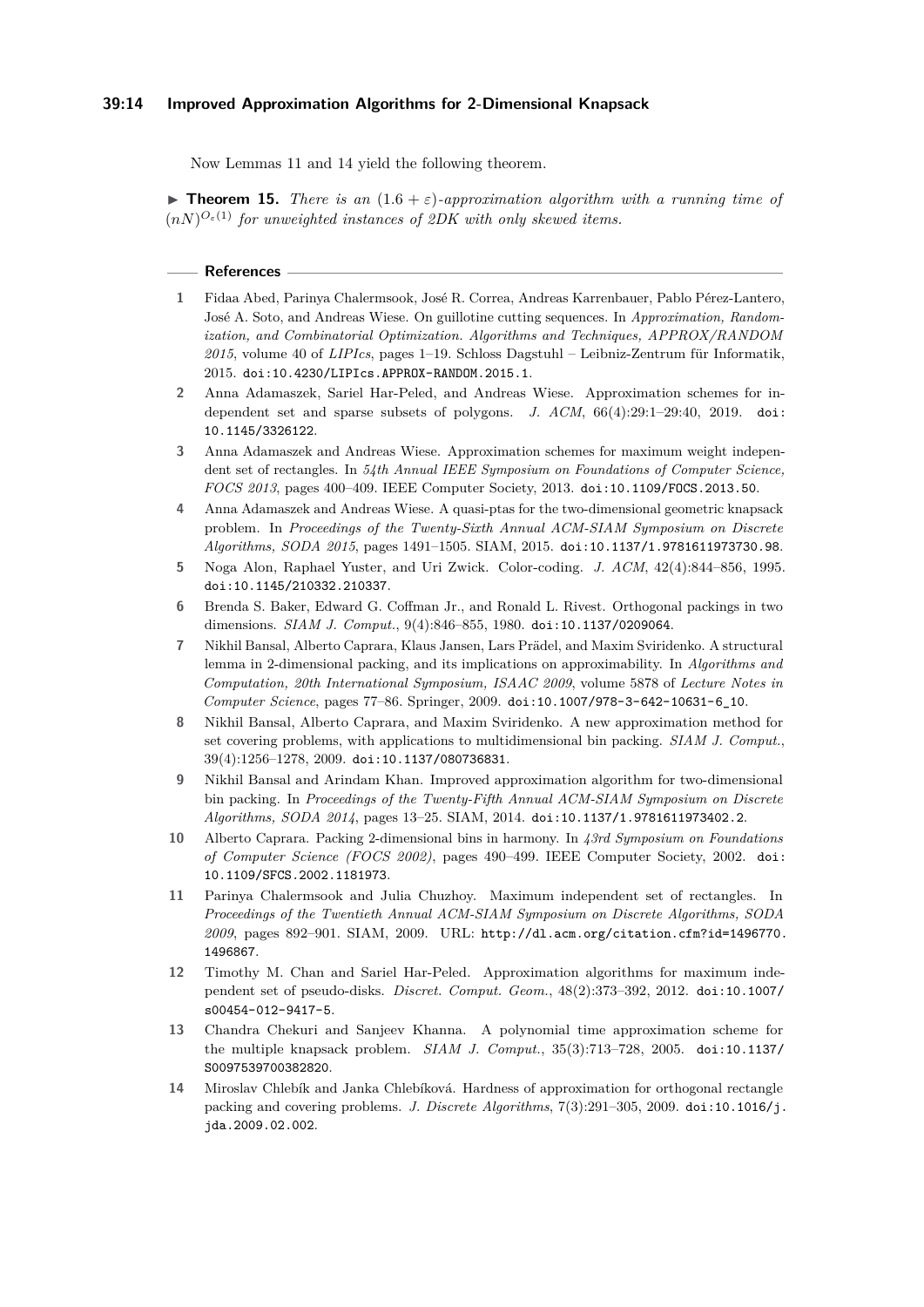- <span id="page-14-14"></span>**15** Henrik I. Christensen, Arindam Khan, Sebastian Pokutta, and Prasad Tetali. Approximation and online algorithms for multidimensional bin packing: A survey. *Comput. Sci. Rev.*, 24:63–79, 2017. [doi:10.1016/j.cosrev.2016.12.001](https://doi.org/10.1016/j.cosrev.2016.12.001).
- <span id="page-14-7"></span>**16** Fan Chung, Michael R. Garey, and David S. Johnson. On packing two-dimensional bins. *SIAM Journal on Algebraic Discrete Methods*, 3:66–76, 1982. [doi:10.1137/0603007](https://doi.org/10.1137/0603007).
- <span id="page-14-12"></span>**17** Julia Chuzhoy and Alina Ene. On approximating maximum independent set of rectangles. In *IEEE 57th Annual Symposium on Foundations of Computer Science, FOCS 2016*, pages 820–829. IEEE Computer Society, 2016. [doi:10.1109/FOCS.2016.92](https://doi.org/10.1109/FOCS.2016.92).
- <span id="page-14-0"></span>**18** Edward G. Coffman Jr., M. R. Garey, David S. Johnson, and Robert Endre Tarjan. Performance bounds for level-oriented two-dimensional packing algorithms. *SIAM J. Comput.*, 9(4):808–826, 1980. [doi:10.1137/0209062](https://doi.org/10.1137/0209062).
- <span id="page-14-4"></span>**19** Florian Diedrich, Rolf Harren, Klaus Jansen, Ralf Thöle, and Henning Thomas. Approximation algorithms for 3d orthogonal knapsack. *J. Comput. Sci. Technol.*, 23(5):749–762, 2008. [doi:10.1007/s11390-008-9170-7](https://doi.org/10.1007/s11390-008-9170-7).
- <span id="page-14-13"></span>**20** Thomas Erlebach, Klaus Jansen, and Eike Seidel. Polynomial-time approximation schemes for geometric intersection graphs. *SIAM J. Comput.*, 34(6):1302–1323, 2005. [doi:10.1137/](https://doi.org/10.1137/S0097539702402676) [S0097539702402676](https://doi.org/10.1137/S0097539702402676).
- <span id="page-14-3"></span>**21** Aleksei V. Fishkin, Olga Gerber, and Klaus Jansen. On efficient weighted rectangle packing with large resources. In *Algorithms and Computation, 16th International Symposium, ISAAC 2005*, volume 3827 of *Lecture Notes in Computer Science*, pages 1039–1050. Springer, 2005. [doi:10.1007/11602613\\_103](https://doi.org/10.1007/11602613_103).
- <span id="page-14-2"></span>**22** Aleksei V. Fishkin, Olga Gerber, Klaus Jansen, and Roberto Solis-Oba. Packing weighted rectangles into a square. In *Mathematical Foundations of Computer Science 2005, 30th International Symposium, MFCS 2005*, volume 3618 of *Lecture Notes in Computer Science*, pages 352–363. Springer, 2005. [doi:10.1007/11549345\\_31](https://doi.org/10.1007/11549345_31).
- <span id="page-14-10"></span>**23** Waldo Gálvez, Fabrizio Grandoni, Afrouz Jabal Ameli, Klaus Jansen, Arindam Khan, and Malin Rau. A tight  $(3/2+\epsilon)$  approximation for skewed strip packing. In *Approximation*, *Randomization, and Combinatorial Optimization. Algorithms and Techniques, APPROX- /RANDOM 2020*, volume 176 of *LIPIcs*, pages 44:1–44:18. Schloss Dagstuhl – Leibniz-Zentrum für Informatik, 2020. [doi:10.4230/LIPIcs.APPROX/RANDOM.2020.44](https://doi.org/10.4230/LIPIcs.APPROX/RANDOM.2020.44).
- <span id="page-14-1"></span>**24** Waldo Gálvez, Fabrizio Grandoni, Sandy Heydrich, Salvatore Ingala, Arindam Khan, and Andreas Wiese. Approximating geometric knapsack via l-packings. In *58th IEEE Annual Symposium on Foundations of Computer Science, FOCS 2017*, pages 260–271. IEEE Computer Society, 2017. Full version available at [http://www.dii.uchile.cl/~awiese/2DK\\_full\\_version.pdf](http://www.dii.uchile.cl/~awiese/2DK_full_version.pdf). [doi:10.1109/FOCS.2017.32](https://doi.org/10.1109/FOCS.2017.32).
- <span id="page-14-11"></span>**25** Waldo Gálvez, Fabrizio Grandoni, Salvatore Ingala, and Arindam Khan. Improved pseudopolynomial-time approximation for strip packing. In *36th IARCS Annual Conference on Foundations of Software Technology and Theoretical Computer Science, FSTTCS 2016*, volume 65 of *LIPIcs*, pages 9:1–9:14. Schloss Dagstuhl – Leibniz-Zentrum für Informatik, 2016. [doi:10.4230/LIPIcs.FSTTCS.2016.9](https://doi.org/10.4230/LIPIcs.FSTTCS.2016.9).
- <span id="page-14-6"></span>**26** Fabrizio Grandoni, Stefan Kratsch, and Andreas Wiese. Parameterized approximation schemes for independent set of rectangles and geometric knapsack. In *27th Annual European Symposium on Algorithms, ESA 2019*, volume 144 of *LIPIcs*, pages 53:1–53:16. Schloss Dagstuhl – Leibniz-Zentrum für Informatik, 2019. [doi:10.4230/LIPIcs.ESA.2019.53](https://doi.org/10.4230/LIPIcs.ESA.2019.53).
- <span id="page-14-5"></span>**27** Rolf Harren. Approximation algorithms for orthogonal packing problems for hypercubes. *Theor. Comput. Sci.*, 410(44):4504–4532, 2009. [doi:10.1016/j.tcs.2009.07.030](https://doi.org/10.1016/j.tcs.2009.07.030).
- <span id="page-14-8"></span>**28** Rolf Harren, Klaus Jansen, Lars Prädel, and Rob van Stee. A  $(5/3 + \epsilon)$ -approximation for strip packing. *Comput. Geom.*, 47(2):248–267, 2014. [doi:10.1016/j.comgeo.2013.08.008](https://doi.org/10.1016/j.comgeo.2013.08.008).
- <span id="page-14-9"></span>**29** Rolf Harren and Rob van Stee. Improved absolute approximation ratios for two-dimensional packing problems. In *Approximation, Randomization, and Combinatorial Optimization. Algorithms and Techniques, 12th International Workshop, APPROX 2009*, volume 5687 of *Lecture Notes in Computer Science*, pages 177–189. Springer, 2009. [doi:10.1007/978-3-642-03685-9\\_](https://doi.org/10.1007/978-3-642-03685-9_14) [14](https://doi.org/10.1007/978-3-642-03685-9_14).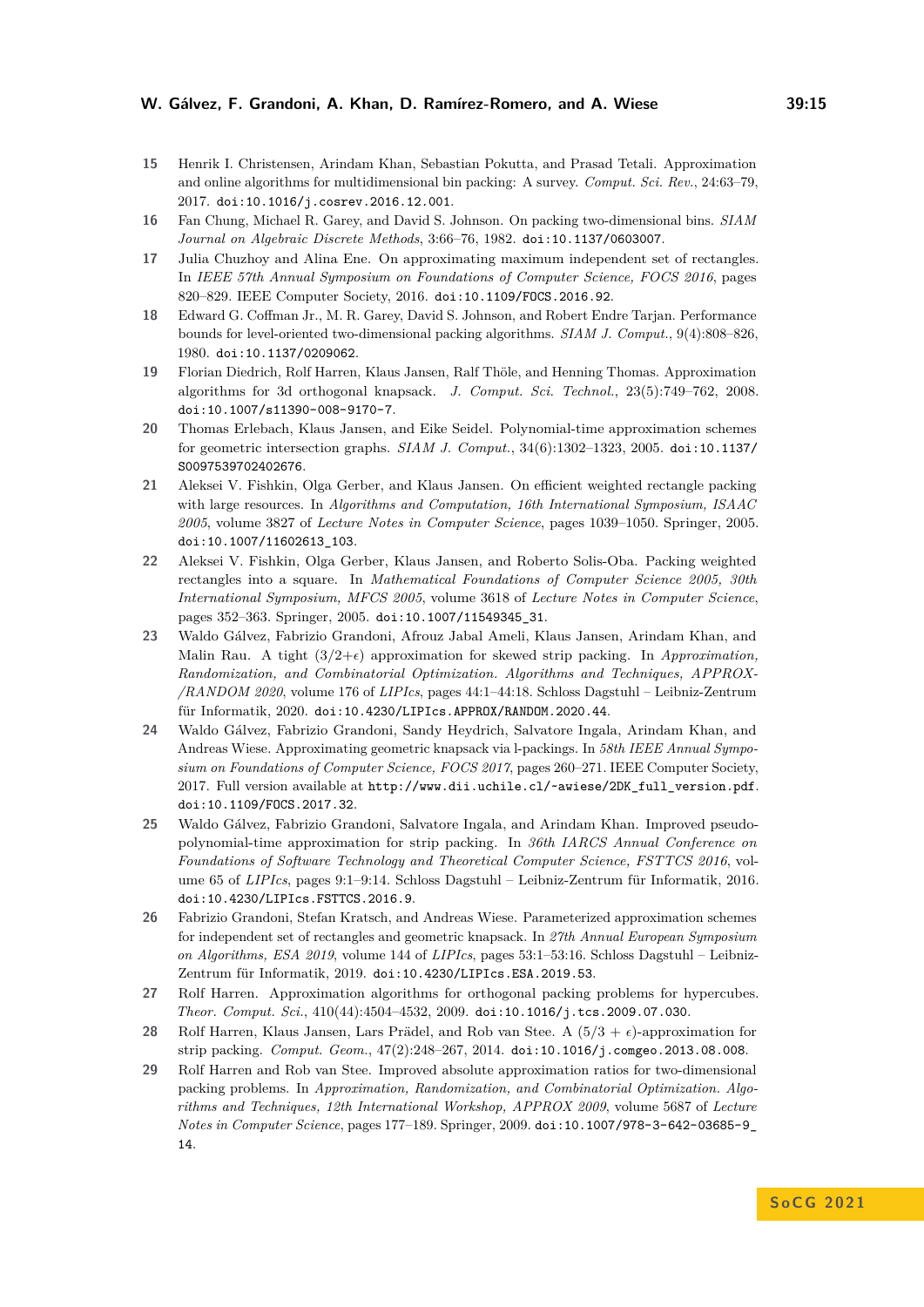## **39:16 Improved Approximation Algorithms for 2-Dimensional Knapsack**

- <span id="page-15-11"></span>**30** Sören Henning, Klaus Jansen, Malin Rau, and Lars Schmarje. Complexity and inapproximability results for parallel task scheduling and strip packing. *Theory Comput. Syst.*, 64(1):120–140, 2020. [doi:10.1007/s00224-019-09910-6](https://doi.org/10.1007/s00224-019-09910-6).
- <span id="page-15-3"></span>**31** Sandy Heydrich and Andreas Wiese. Faster approximation schemes for the two-dimensional knapsack problem. *ACM Trans. Algorithms*, 15(4):47:1–47:28, 2019. [doi:10.1145/3338512](https://doi.org/10.1145/3338512).
- <span id="page-15-14"></span>**32** Harry B. Hunt III, Madhav V. Marathe, Venkatesh Radhakrishnan, S. S. Ravi, Daniel J. Rosenkrantz, and Richard Edwin Stearns. Nc-approximation schemes for NP- and pspace-hard problems for geometric graphs. *J. Algorithms*, 26(2):238–274, 1998. [doi:10.1006/jagm.1997.](https://doi.org/10.1006/jagm.1997.0903) [0903](https://doi.org/10.1006/jagm.1997.0903).
- <span id="page-15-12"></span>**33** Klaus Jansen and Malin Rau. Closing the gap for pseudo-polynomial strip packing. In *27th Annual European Symposium on Algorithms, ESA 2019*, volume 144 of *LIPIcs*, pages 62:1–62:14. Schloss Dagstuhl – Leibniz-Zentrum für Informatik, 2019. [doi:10.4230/LIPIcs.ESA.2019.62](https://doi.org/10.4230/LIPIcs.ESA.2019.62).
- <span id="page-15-10"></span>**34** Klaus Jansen and Malin Rau. Improved approximation for two dimensional strip packing with polynomial bounded width. *Theor. Comput. Sci.*, 789:34–49, 2019. [doi:10.1016/j.tcs.2019.](https://doi.org/10.1016/j.tcs.2019.04.002) [04.002](https://doi.org/10.1016/j.tcs.2019.04.002).
- <span id="page-15-2"></span>**35** Klaus Jansen and Roberto Solis-Oba. New approximability results for 2-dimensional packing problems. In *Mathematical Foundations of Computer Science 2007, 32nd International Symposium, MFCS 2007*, volume 4708 of *Lecture Notes in Computer Science*, pages 103–114. Springer, 2007. [doi:10.1007/978-3-540-74456-6\\_11](https://doi.org/10.1007/978-3-540-74456-6_11).
- <span id="page-15-4"></span>**36** Klaus Jansen and Roberto Solis-Oba. A polynomial time approximation scheme for the square packing problem. In *Integer Programming and Combinatorial Optimization, 13th International Conference, IPCO 2008*, volume 5035 of *Lecture Notes in Computer Science*, pages 184–198. Springer, 2008. [doi:10.1007/978-3-540-68891-4\\_13](https://doi.org/10.1007/978-3-540-68891-4_13).
- <span id="page-15-13"></span>**37** Klaus Jansen and Rob van Stee. On strip packing with rotations. In *Proceedings of the 37th Annual ACM Symposium on Theory of Computing, STOC 2005*, pages 755–761. ACM, 2005. [doi:10.1145/1060590.1060702](https://doi.org/10.1145/1060590.1060702).
- <span id="page-15-0"></span>**38** Klaus Jansen and Guochuan Zhang. Maximizing the number of packed rectangles. In *Algorithm Theory – SWAT 2004, 9th Scandinavian Workshop on Algorithm Theory*, volume 3111 of *Lecture Notes in Computer Science*, pages 362–371. Springer, 2004. [doi:10.1007/](https://doi.org/10.1007/978-3-540-27810-8_31) [978-3-540-27810-8\\_31](https://doi.org/10.1007/978-3-540-27810-8_31).
- <span id="page-15-1"></span>**39** Klaus Jansen and Guochuan Zhang. On rectangle packing: maximizing benefits. In *Proceedings of the Fifteenth Annual ACM-SIAM Symposium on Discrete Algorithms, SODA 2004*, pages 204–213. SIAM, 2004. URL: <http://dl.acm.org/citation.cfm?id=982792.982822>.
- <span id="page-15-9"></span>**40** Claire Kenyon and Eric Rémila. A near-optimal solution to a two-dimensional cutting stock problem. *Math. Oper. Res.*, 25(4):645–656, 2000. [doi:10.1287/moor.25.4.645.12118](https://doi.org/10.1287/moor.25.4.645.12118).
- <span id="page-15-15"></span>**41** Arindam Khan. *Approximation algorithms for multidimensional bin packing*. PhD thesis, Georgia Institute of Technology, Atlanta, GA, USA, 2016. URL: [http://hdl.handle.net/](http://hdl.handle.net/1853/54371) [1853/54371](http://hdl.handle.net/1853/54371).
- <span id="page-15-8"></span>**42** Arindam Khan, Arnab Maiti, Amatya Sharma, and Andreas Wiese. On guillotine separable packings for the two-dimensional geometric knapsack problem. In *To appear in SoCG*, 2021.
- <span id="page-15-7"></span>**43** Arindam Khan and Madhusudhan Reddy Pittu. On guillotine separability of squares and rectangles. In *Approximation, Randomization, and Combinatorial Optimization. Algorithms and Techniques, APPROX/RANDOM 2020*, volume 176 of *LIPIcs*, pages 47:1–47:22. Schloss Dagstuhl – Leibniz-Zentrum für Informatik, 2020. [doi:10.4230/LIPIcs.APPROX/RANDOM.2020.](https://doi.org/10.4230/LIPIcs.APPROX/RANDOM.2020.47) [47](https://doi.org/10.4230/LIPIcs.APPROX/RANDOM.2020.47).
- <span id="page-15-6"></span>**44** Arindam Khan, Eklavya Sharma, and K. V. N. Sreenivas. Approximation algorithms for generalized multidimensional knapsack. *CoRR*, abs/2102.05854, 2021. [arXiv:2102.05854](http://arxiv.org/abs/2102.05854).
- <span id="page-15-5"></span>**45** Carla Negri Lintzmayer, Flávio Keidi Miyazawa, and Eduardo Candido Xavier. Twodimensional knapsack for circles. In *LATIN 2018: Theoretical Informatics – 13th Latin American Symposium*, volume 10807 of *Lecture Notes in Computer Science*, pages 741–754. Springer, 2018. [doi:10.1007/978-3-319-77404-6\\_54](https://doi.org/10.1007/978-3-319-77404-6_54).